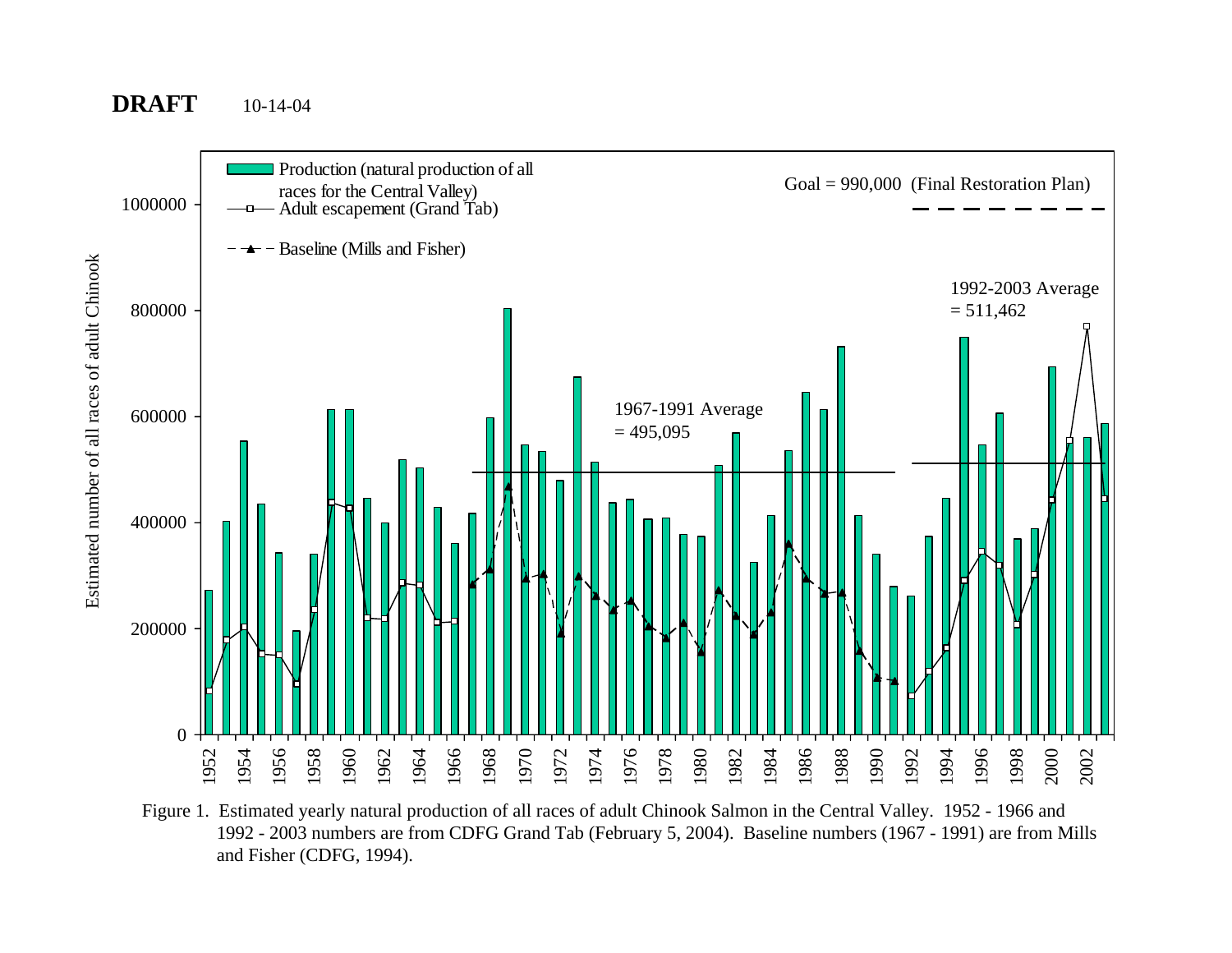

Figure 2. Estimated yearly natural production of adult fall-run Chinook salmon in the Central Valley, and in river escapements. 1952 - 1966 and 1992 - 2003 numbers are from CDFG Grand Tab (February 5, 2004). Baseline numbers (1967 - 1991) are from Mills and Fisher (CDFG, 1994).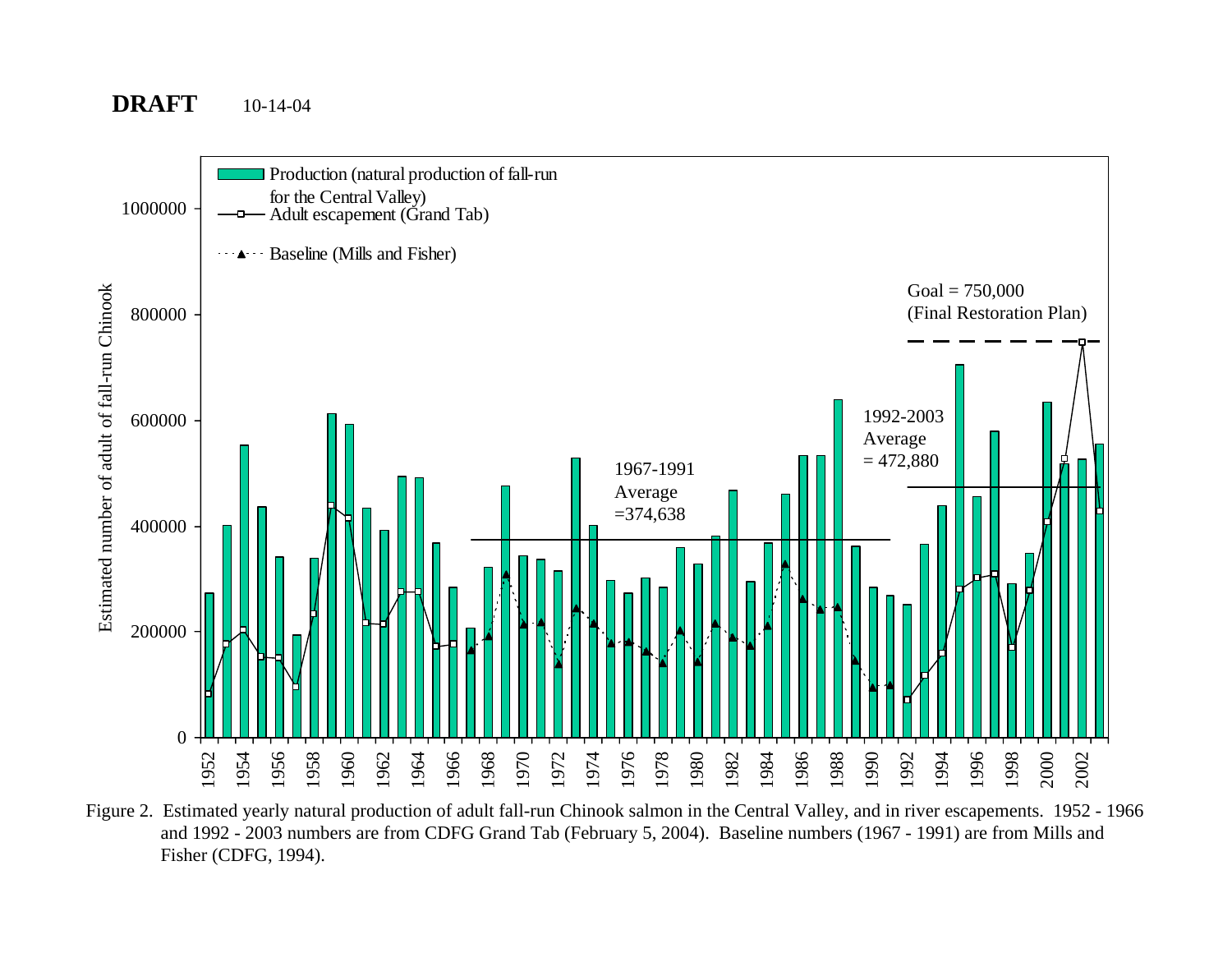

1992 - 2003 numbers are from CDFG Grand Tab (February 5, 2004). Baseline numbers (1967-1991) are from Mills and Fisher (CDFG, 1994).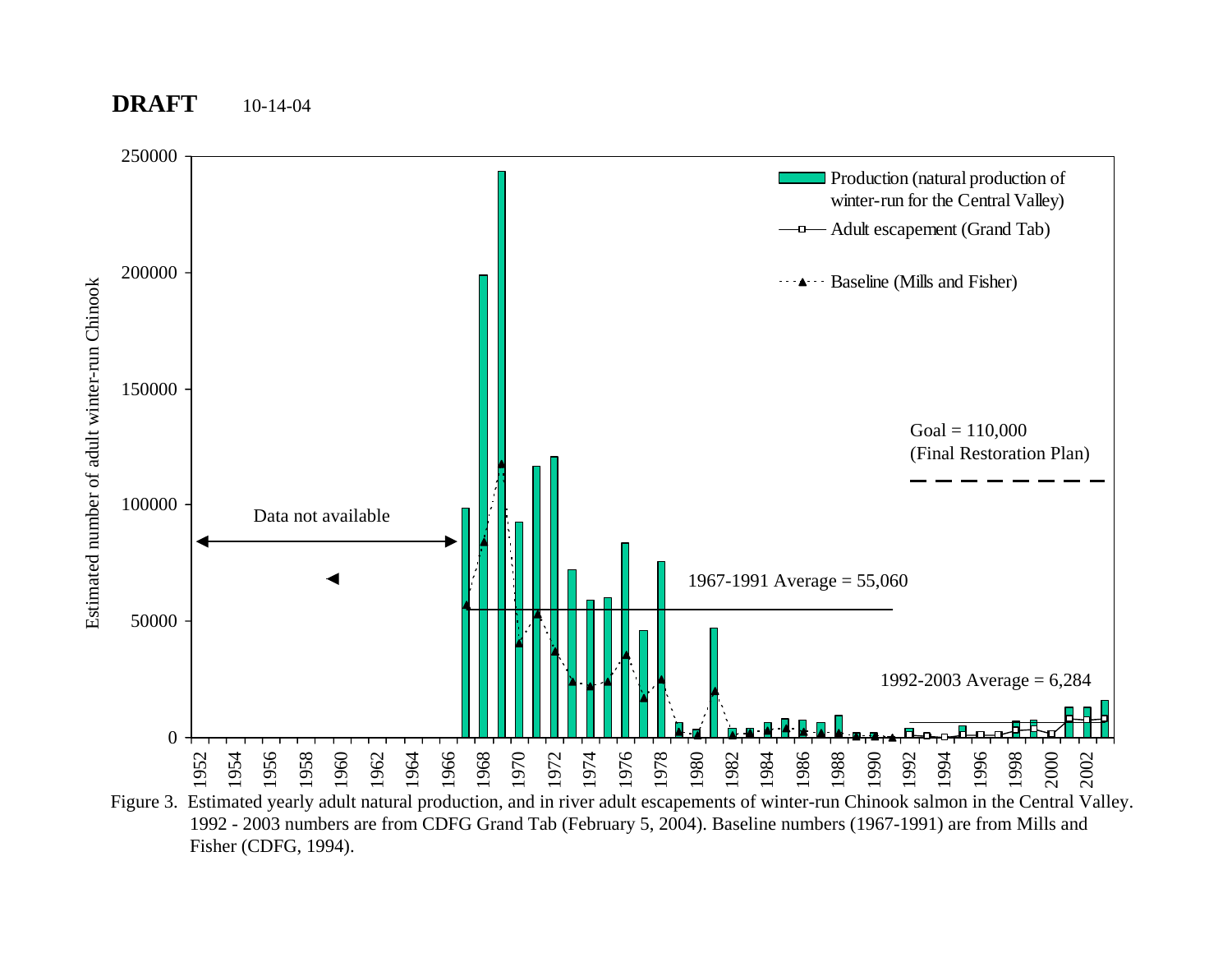

Figure 4. Estimated yearly adult natural production, and in river adult escapements of late-fall-run Chinook salmon in the Central Valley. 1967 – 2003 numbers are from CDFG Grand Tab (February 5, 2004). Baseline numbers (1967 - 1991)are from Mills and Fisher (CDFG, 1994).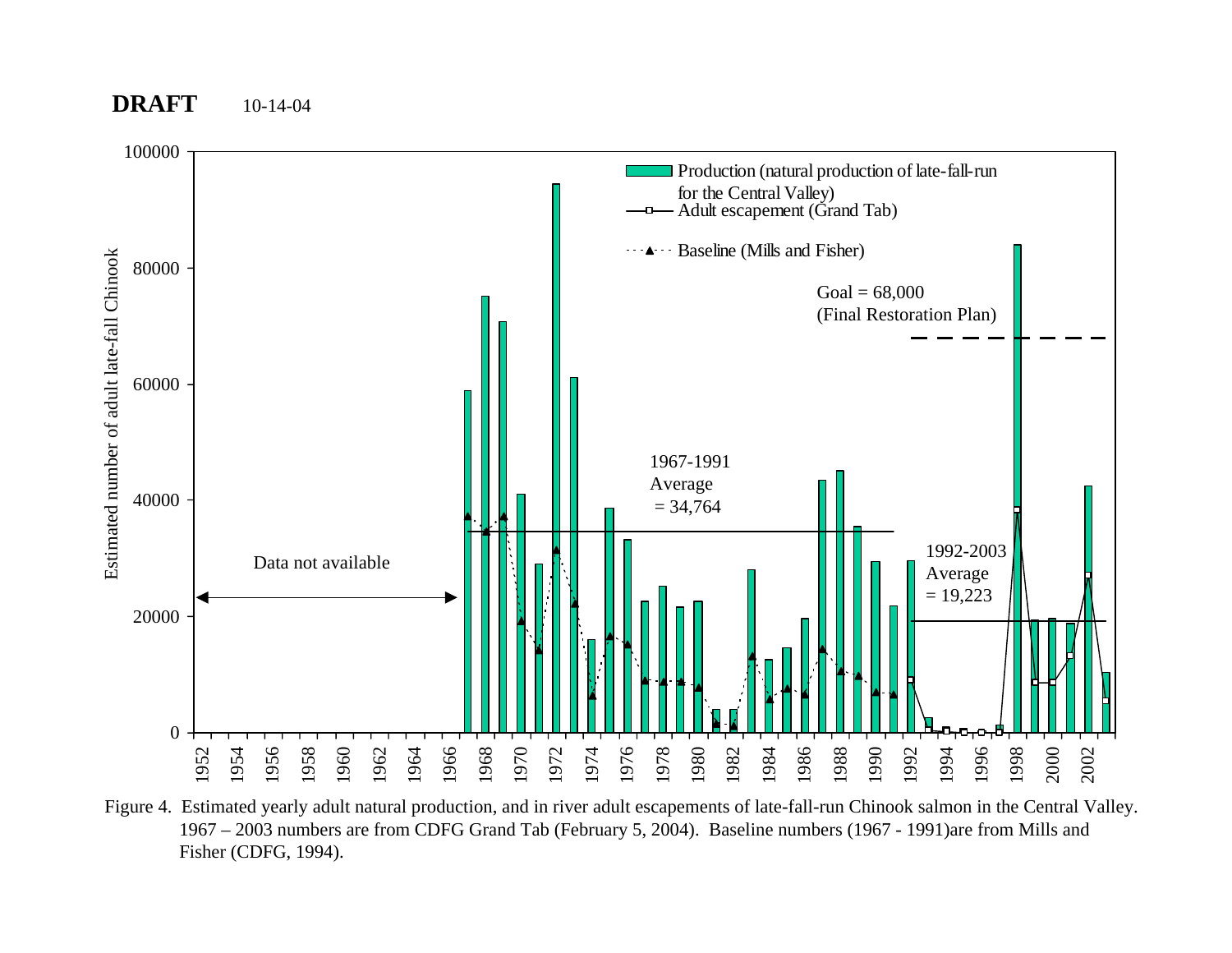

Figure 5. Estimated yearly adult natural production, and in river adult escapements of spring-run Chinook salmon in the Central Valley. 1960 - 1966 and 1992 - 2003 numbers are from CDFG Grand Tab (February 5, 2004). Baseline numbers (1967 - 1991) are from Mills and Fisher (CDFG, 1994).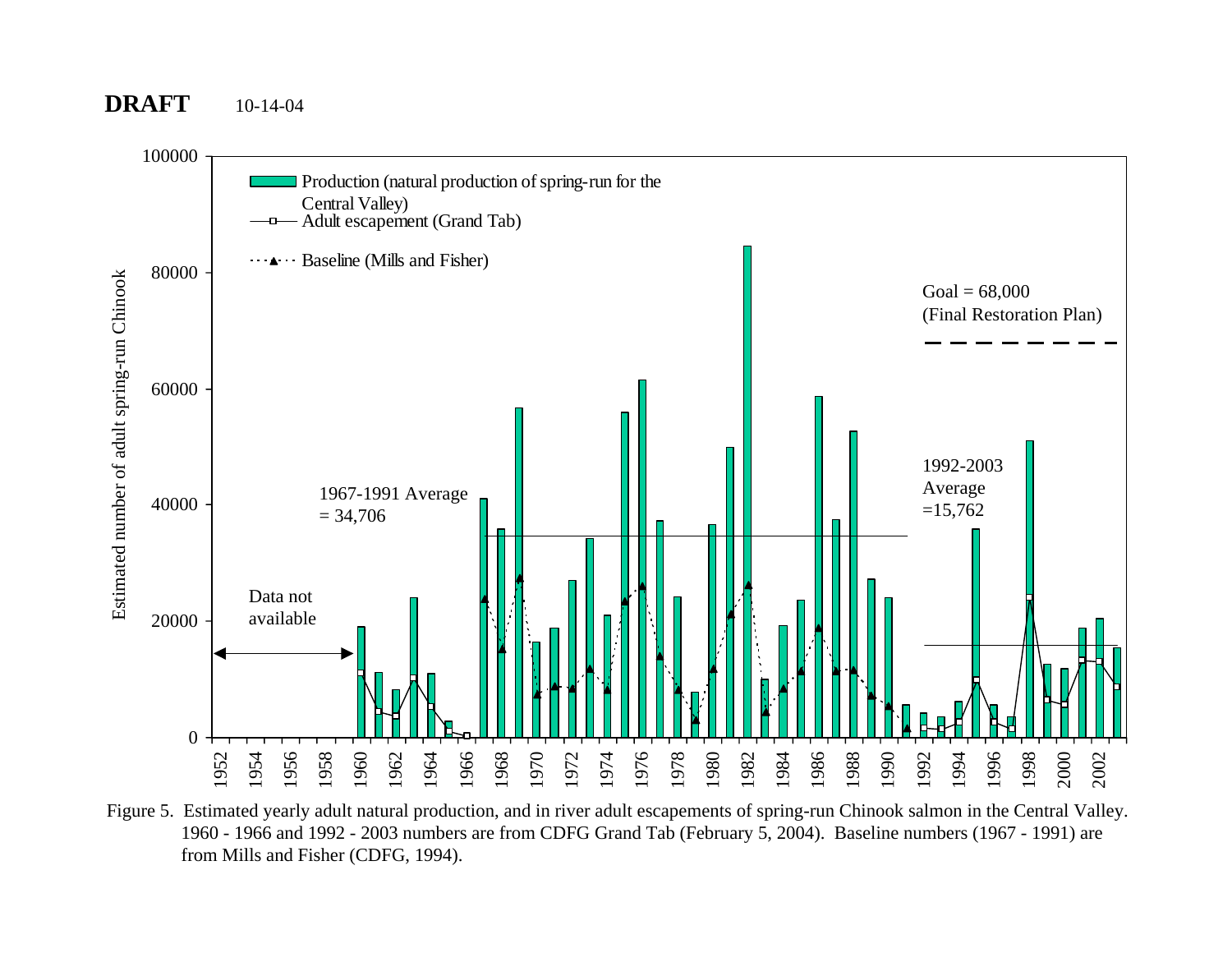

Figure 6. Estimated yearly adult natural production, and in river adult escapements of Sacramento River fall-run Chinook salmon. 1952 - 1966 and 1992 - 2003 numbers are from CDFG Grand Tab (February 5, 2004). Baseline numbers (1967 - 1991) are from Mills and Fisher (CDFG, 1994).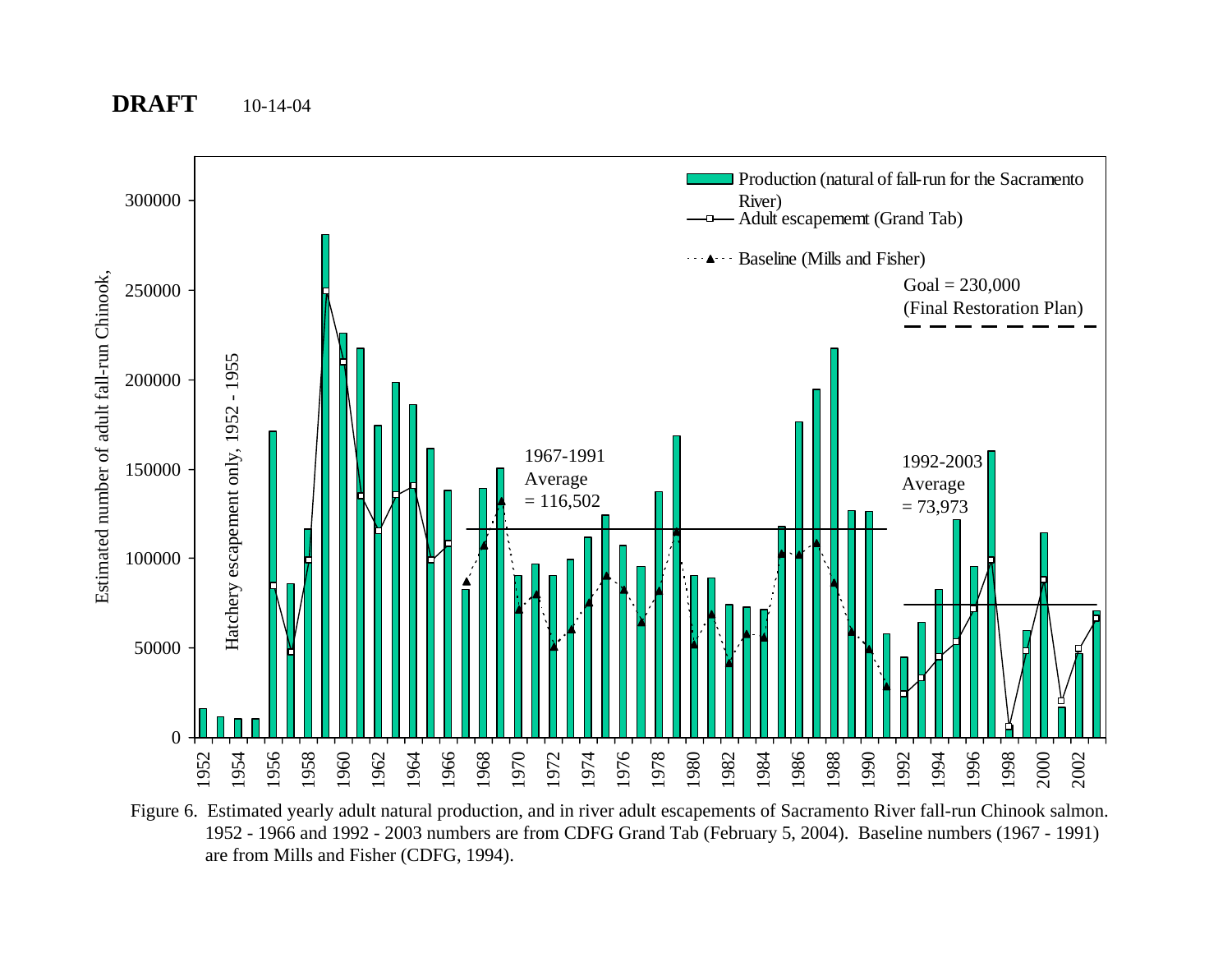

Figure 7. Estimated yearly adult natural production, and in river adult escapements of Sacramento River late-fall-run Chinook salmon. 1992 -2003 numbers are from CDFG Grand Tab (February 5, 2004). Baseline numbers (1967 - 1991) are from Mills and Fisher (CDFG, 1994). Note that the doubling goal in the Final Restoration Plan is not double the 1967 - 2001arithmetic mean as calculated in CHINOOKPROD.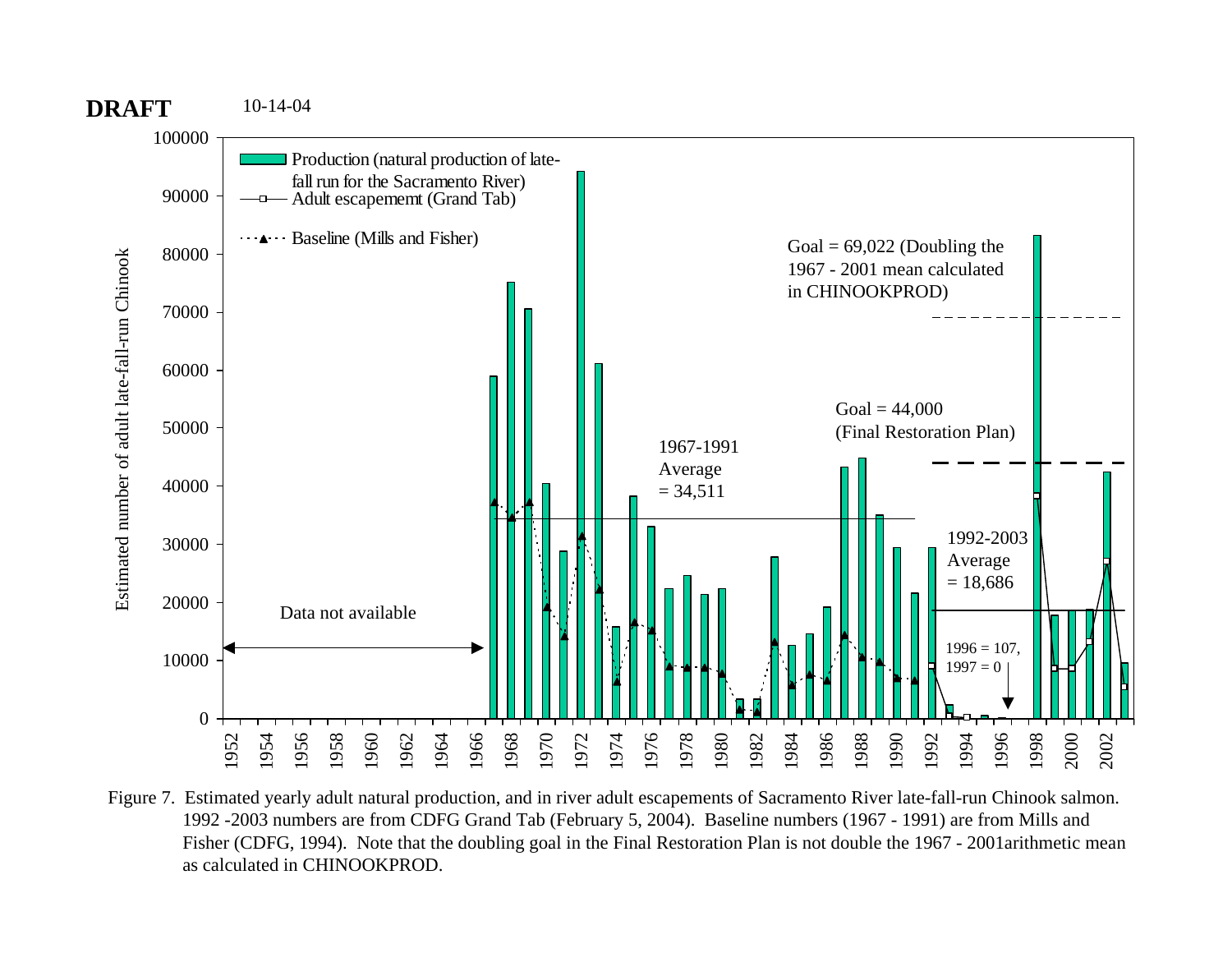# **DRAFT**

10-14-04



Figure 8. Estimated yearly adult natural production, and in river adult escapements of Sacramento River spring-run Chinook salmon. 1992-2003 numbers are from CDFG Grand Tab (February 5, 2004). Baseline numbers (1967 - 1991) are from Mills and Fisher (CDFG, 1994).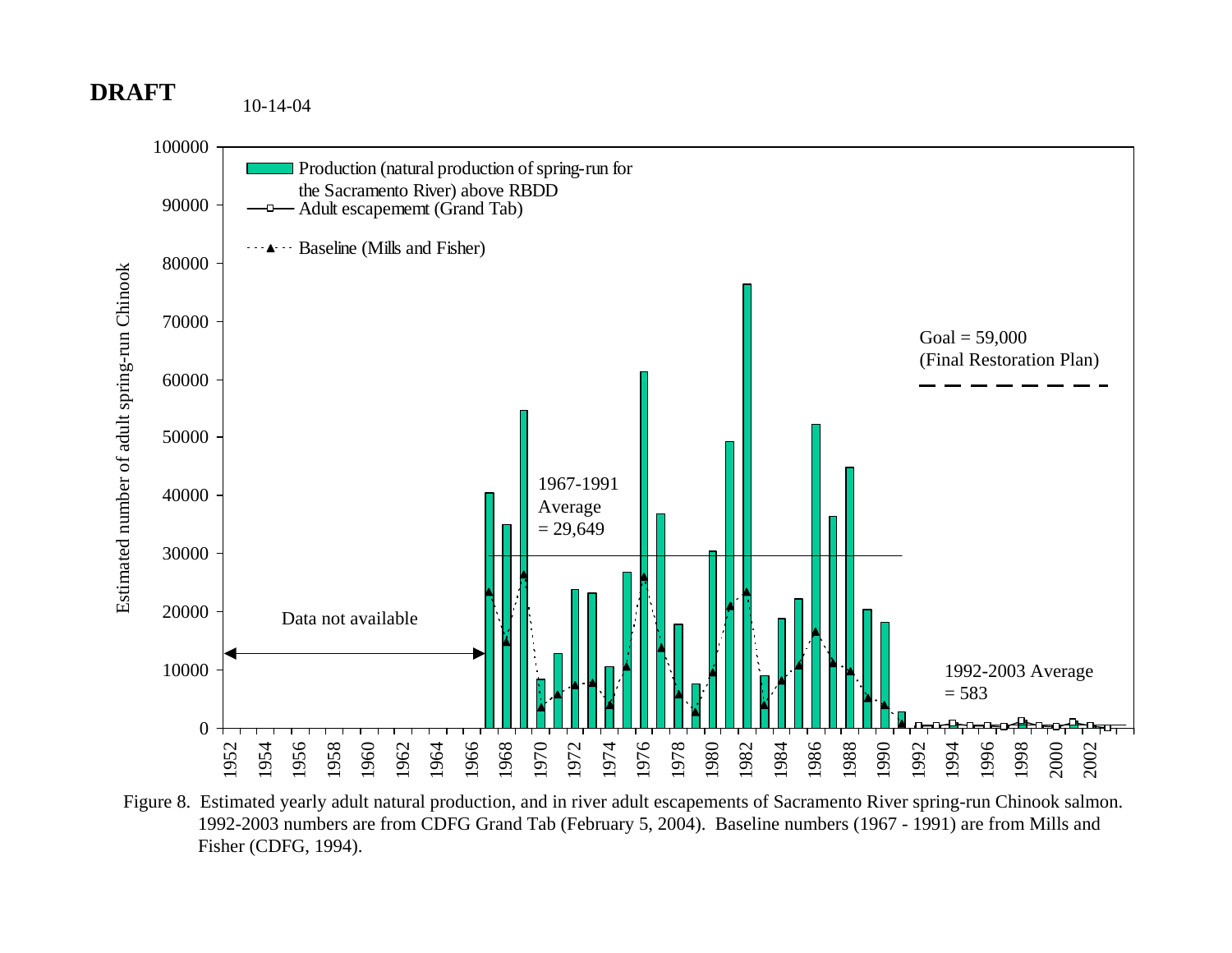

1992 - 2003 numbers are from CDFG Grand Tab (February 5, 2004). Baseline numbers (1967 - 1991) are from Mills and Fisher (CDFG, 1994).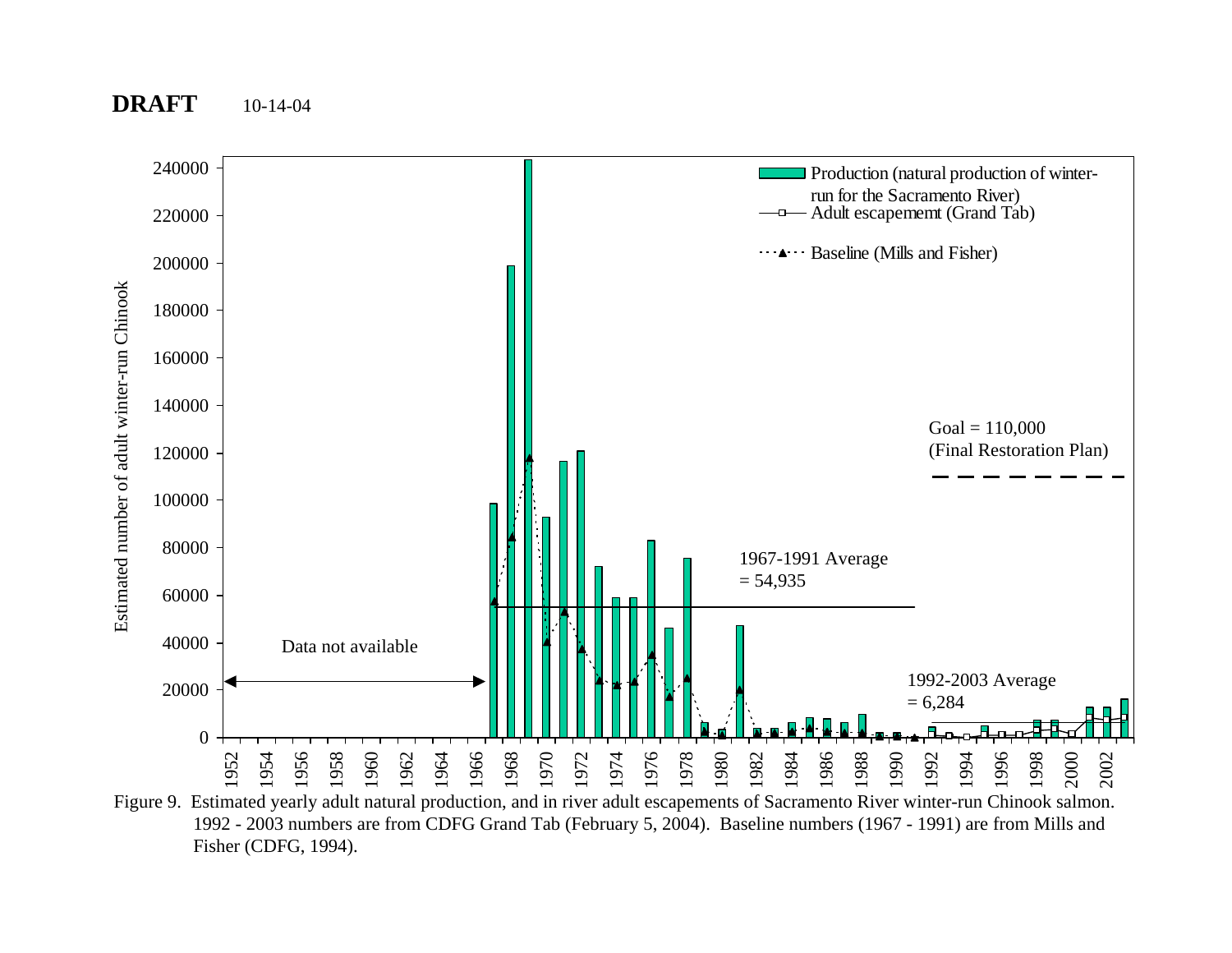

Figure 10. Estimated yearly adult natural production, and in river adult escapements of Clear Creek fall-run Chinook salmon.  $\Box$  = data was not available for 1961, 1970-1975, 1979 and 1980. 1992 - 2003 numbers are from CDFG Grand Tab (February 5, 2004). Baseline numbers (1967 - 1991) are from Mills and Fisher (CDFG, 1994).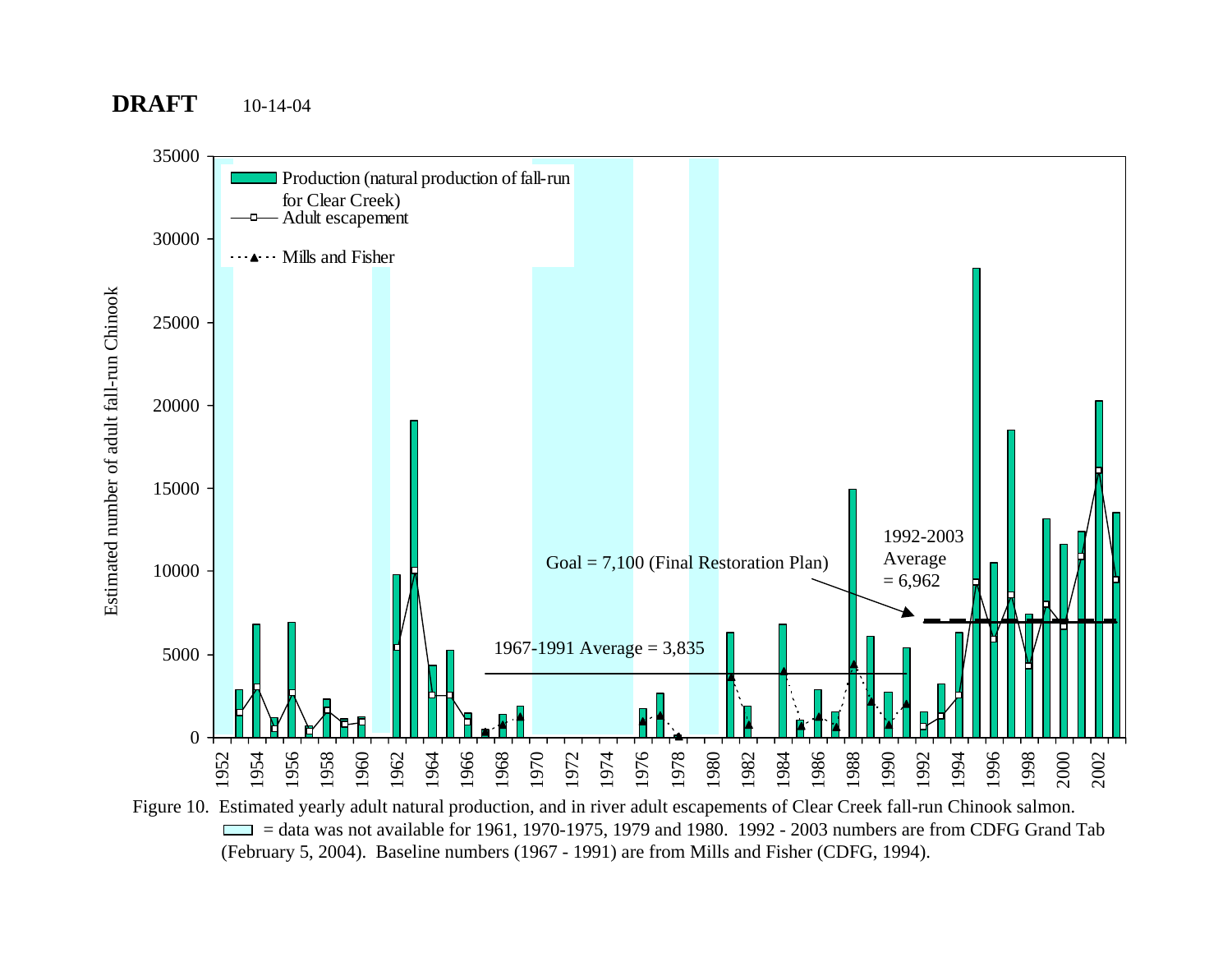

= data was not available for 1952, 1970 - 1975, 1979 - 1980 and 1993 - 2003. 1952 - 1966 and 1992 - 2003 numbers are from CDFG Grand Tab (February 5, 2004). Baseline numbers (1967 - 1991) are from Mills and Fisher (CDFG, 1994).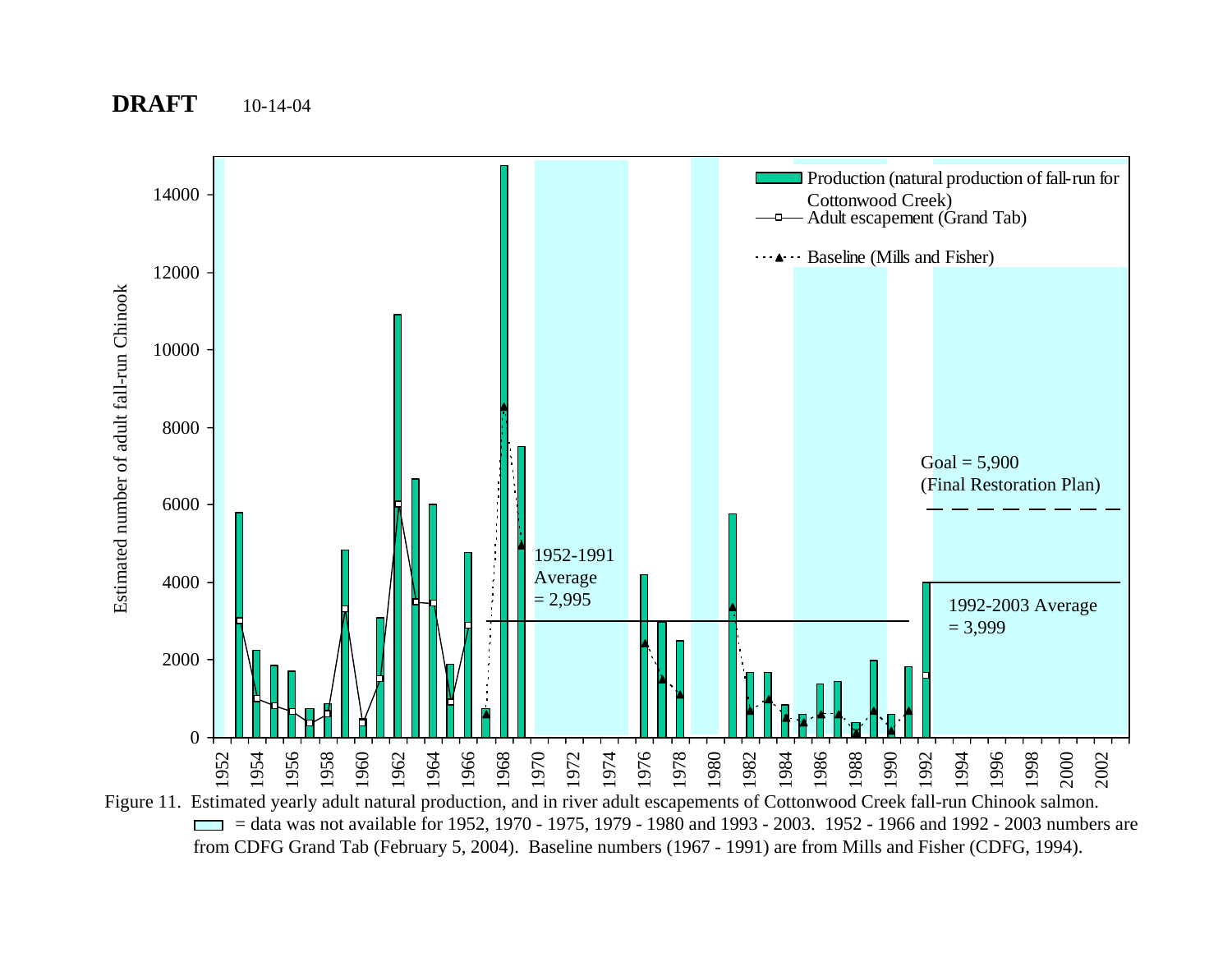

= data was not available for 1952, 1961, 1963, 1970 - 1975, 1977 - 1983, and 1992 - 2003. 1952 - 1966 numbers  $\mathcal{L}^{\text{max}}$ are from CDFG Grand Tab (February 5, 2004). Baseline numbers (1967 - 1991) are from Mills and Fisher (CDFG, 1994).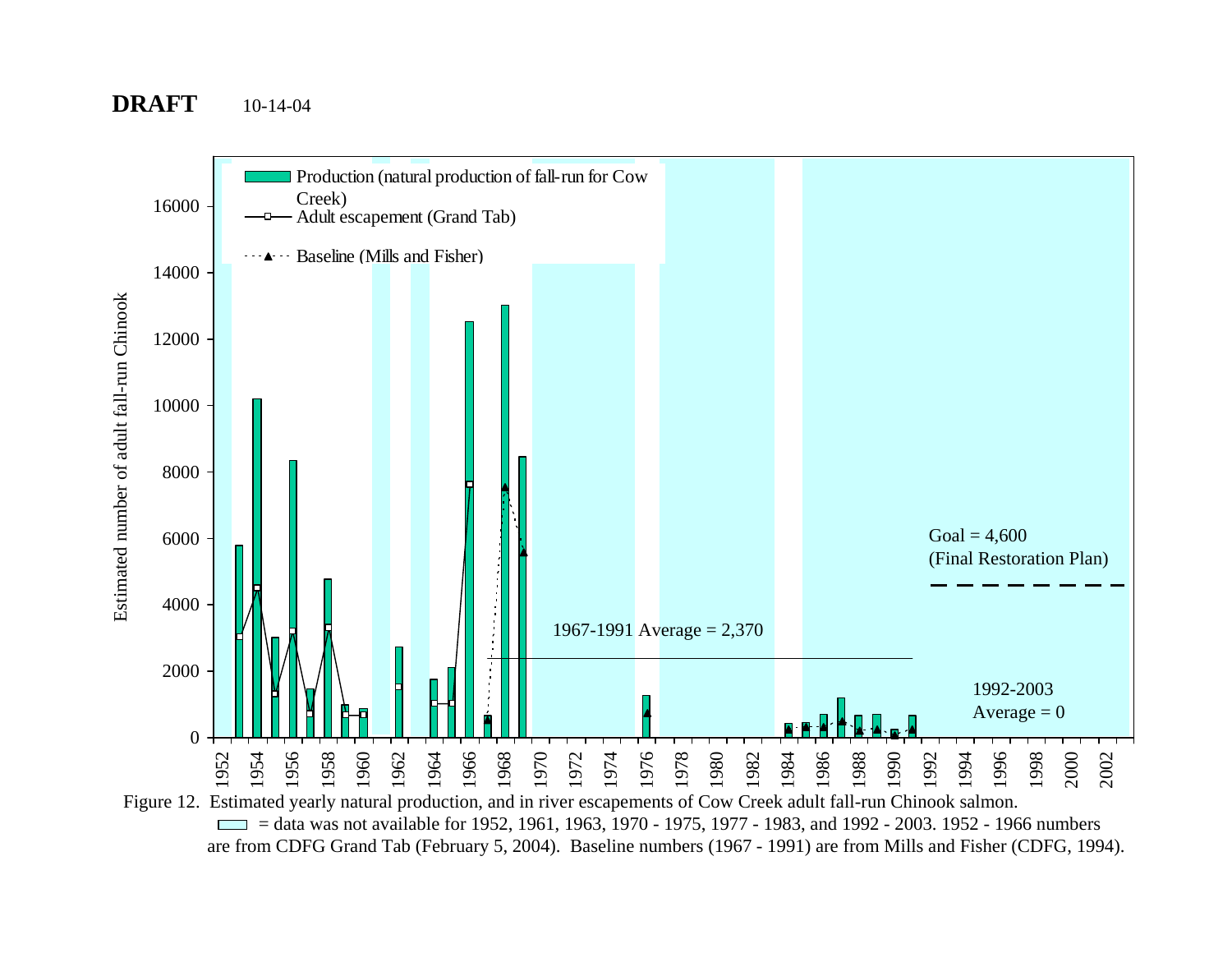

Figure 13. Estimated yearly natural production, and in river escapements of Battle Creek adult fall-run Chinook salmon. 1952 - 1966 and 1992 - 2003 numbers are from CDFG Grand Tab (February 5, 2004). Baseline numbers (1967 - 1991) are from Mills and Fisher (CDFG, 1994).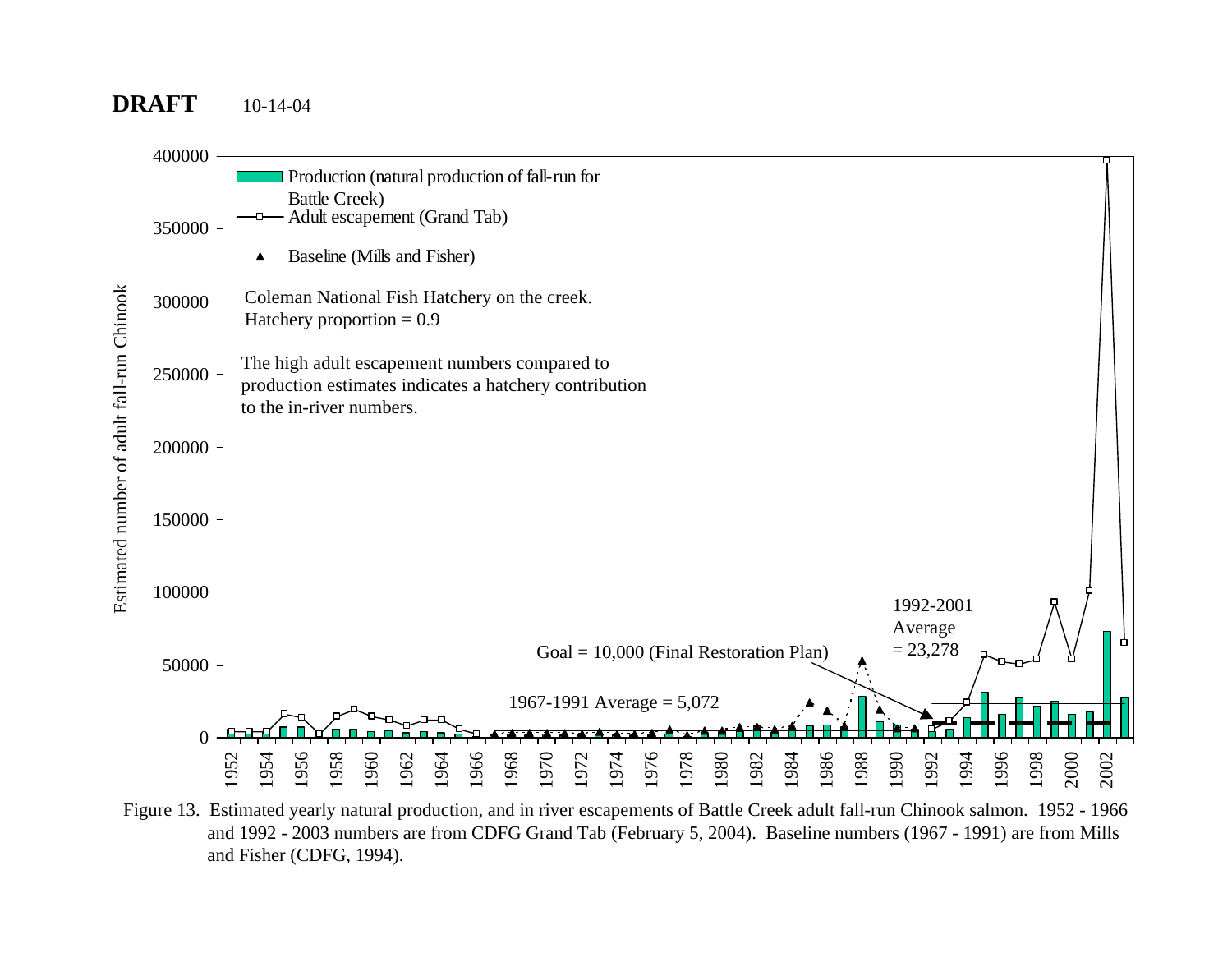

= data was not available for 1952-1968, 1978-1980, 1984 and 2001-2003. Baseline numbers (1967 - 1991) are from  $\mathcal{L}^{\text{max}}_{\text{max}}$ Mills and Fisher (CDFG, 1994).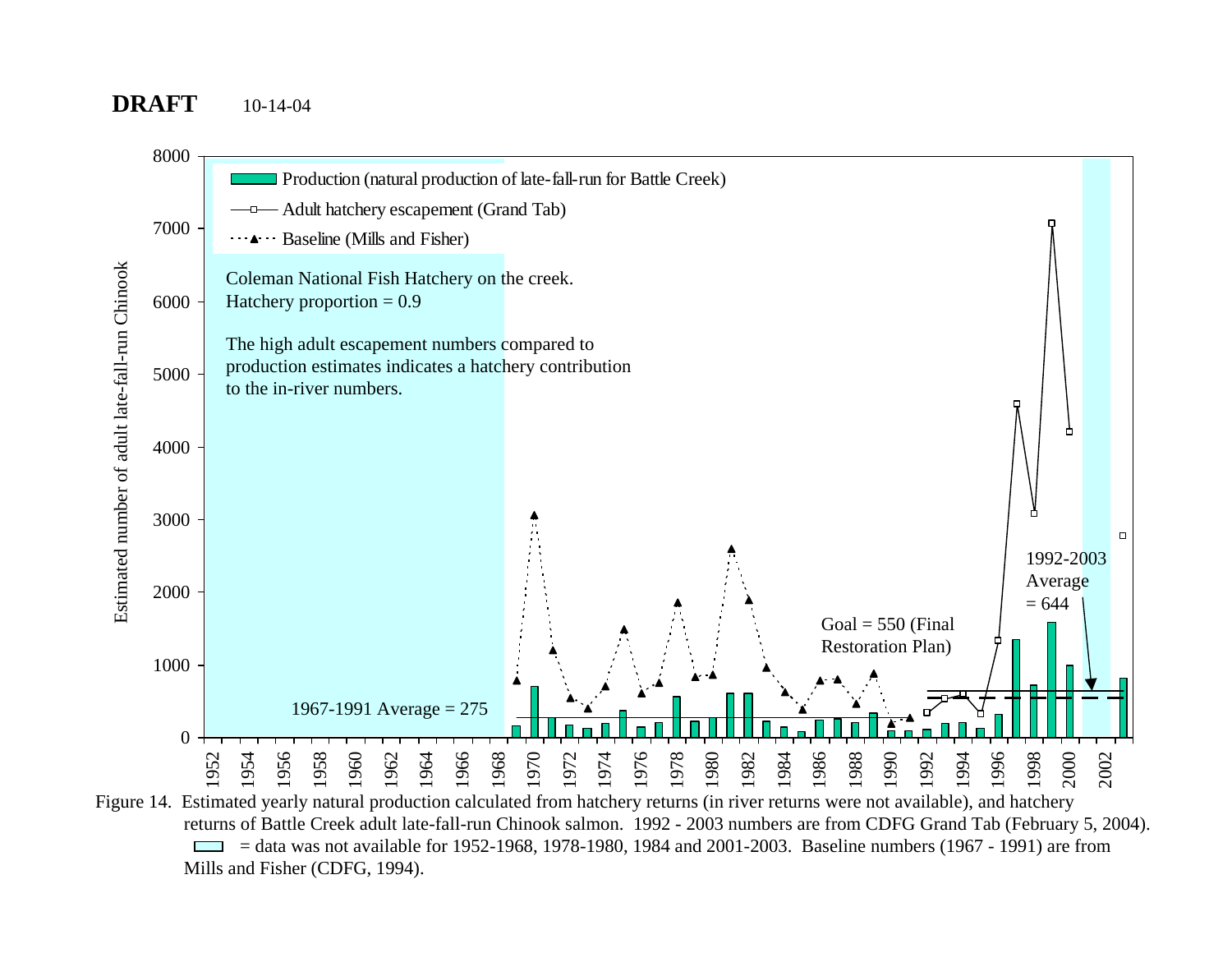

= data was not available for 1952 - 1964, 1967 - 1968, 1970 - 1981, and 1905 - 2003. 1965-1966 numbers are from  $\mathcal{L}^{\text{max}}$ CDFG Grand Tab (February 5, 2004). Baseline numbers (1967 - 1991) are from Mills and Fisher (CDFG, 1994).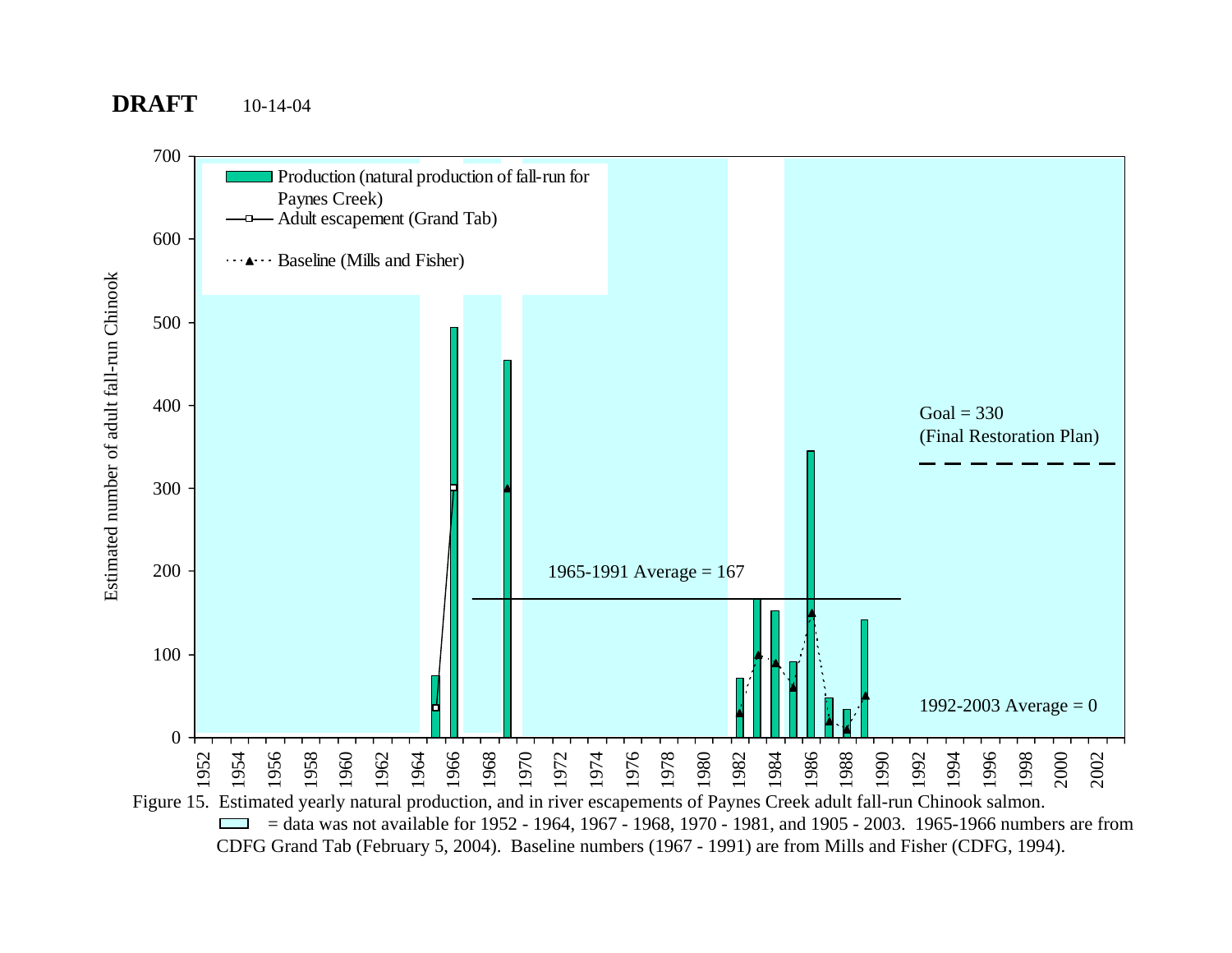

= data was not available for 1952, 1959, 1961, 1978 - 1980, 1987,1990, 1991, and 1993 - 2003. 1952 - 1967 and 1992 - 2003 numbers are from CDFG Grand Tab (February 5, 2004). Baseline numbers (1967 - 1991) are from Mills and Fisher (CDFG, 1994).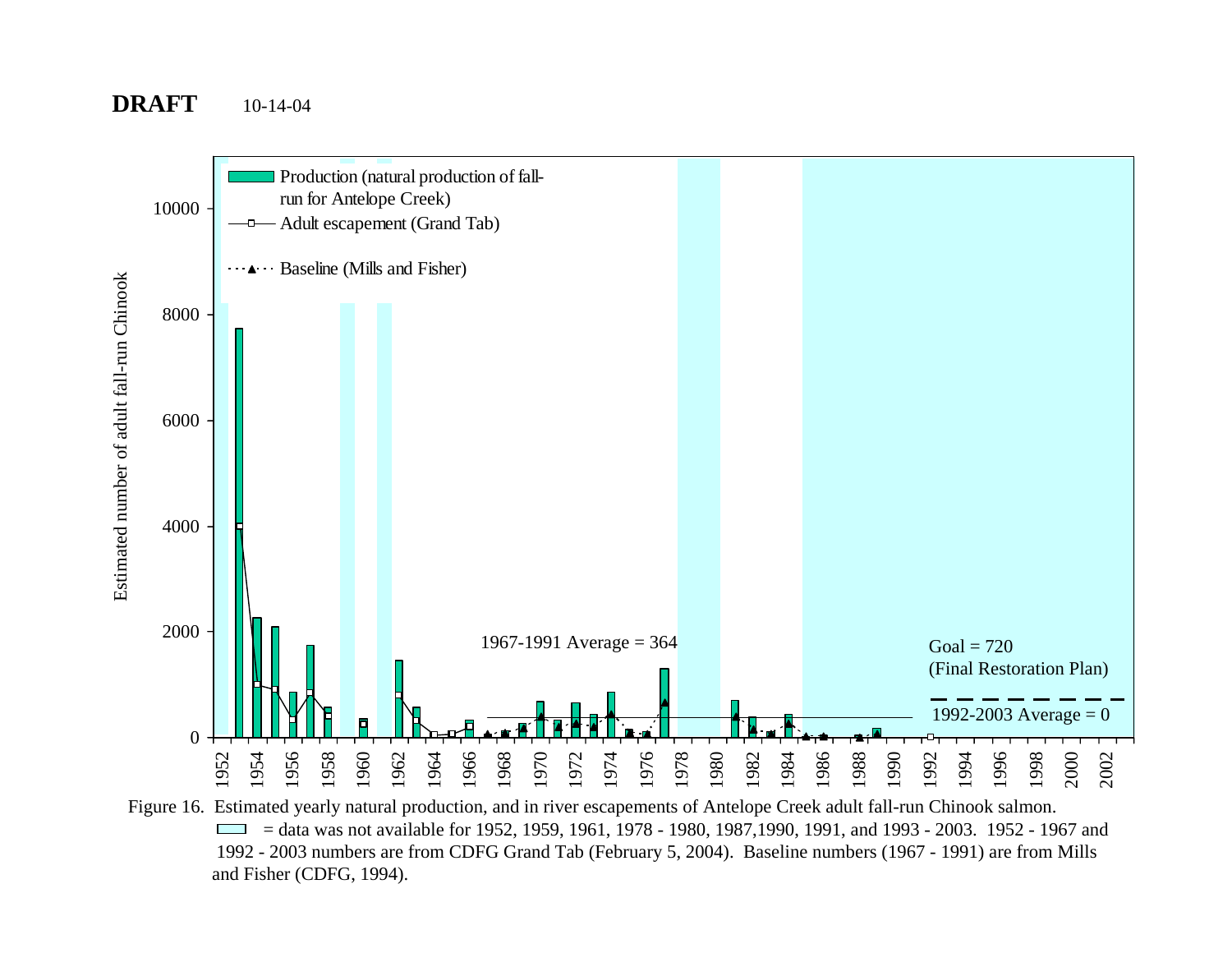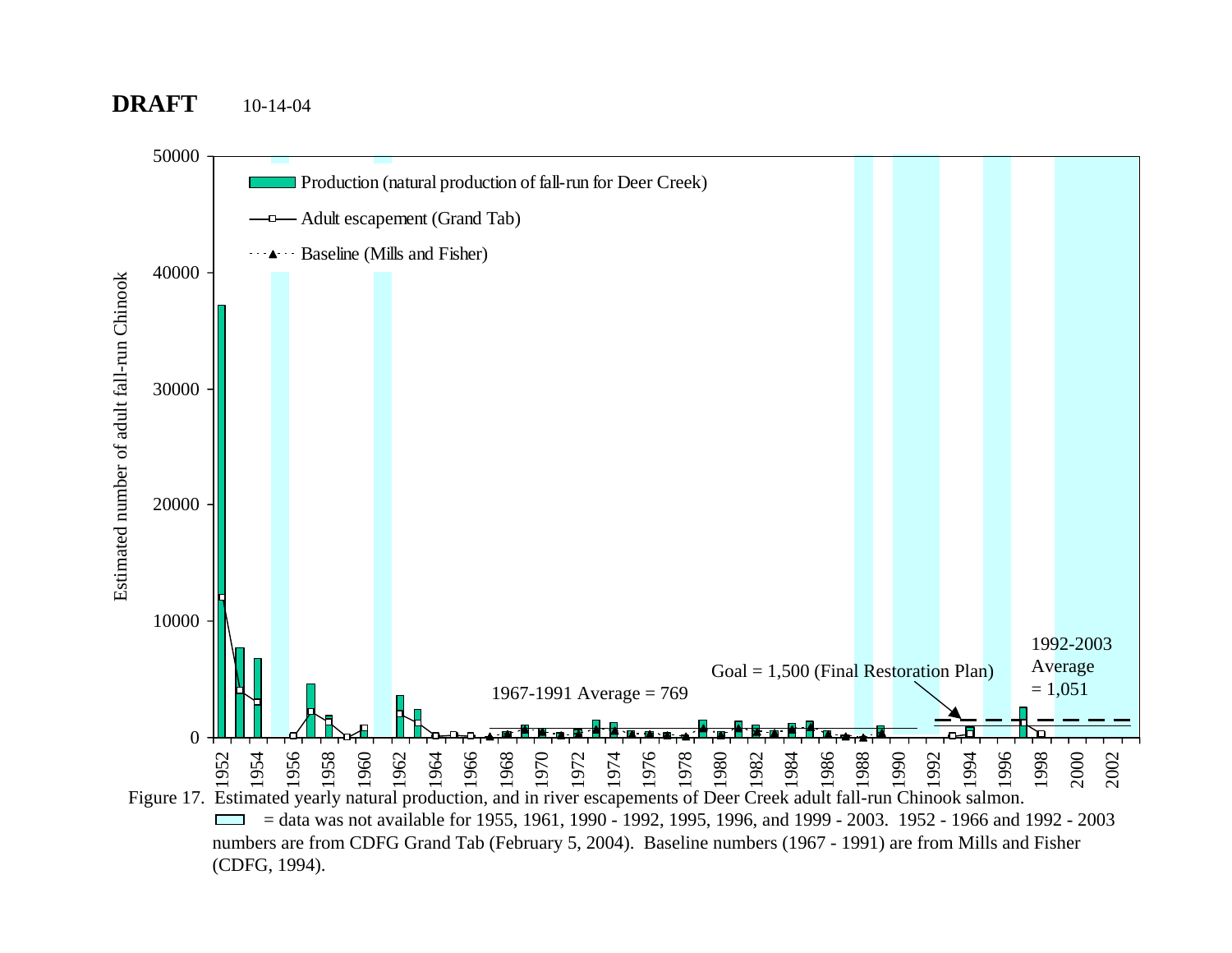

= data was not available for 1952 - 1962, 1965 - 1969, 1977, 1979, 1984, and 1988. 1952 - 1966, and 1992 - 2003  $\mathcal{L}^{\text{max}}$ numbers are from CDFG Grand Tab (February 5, 2004). Baseline numbers (1967 - 1991) are from Mills and Fisher (CDFG, 1994).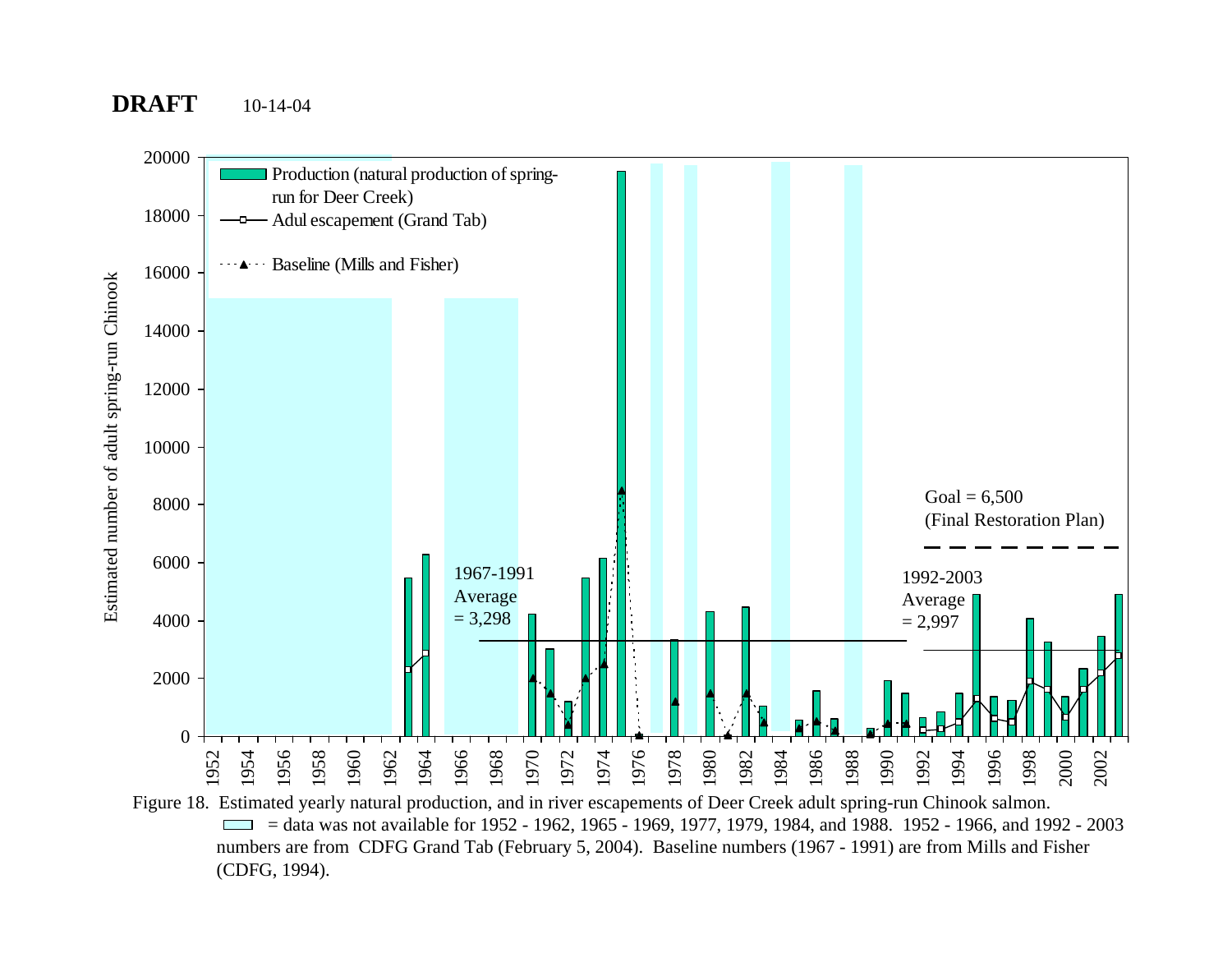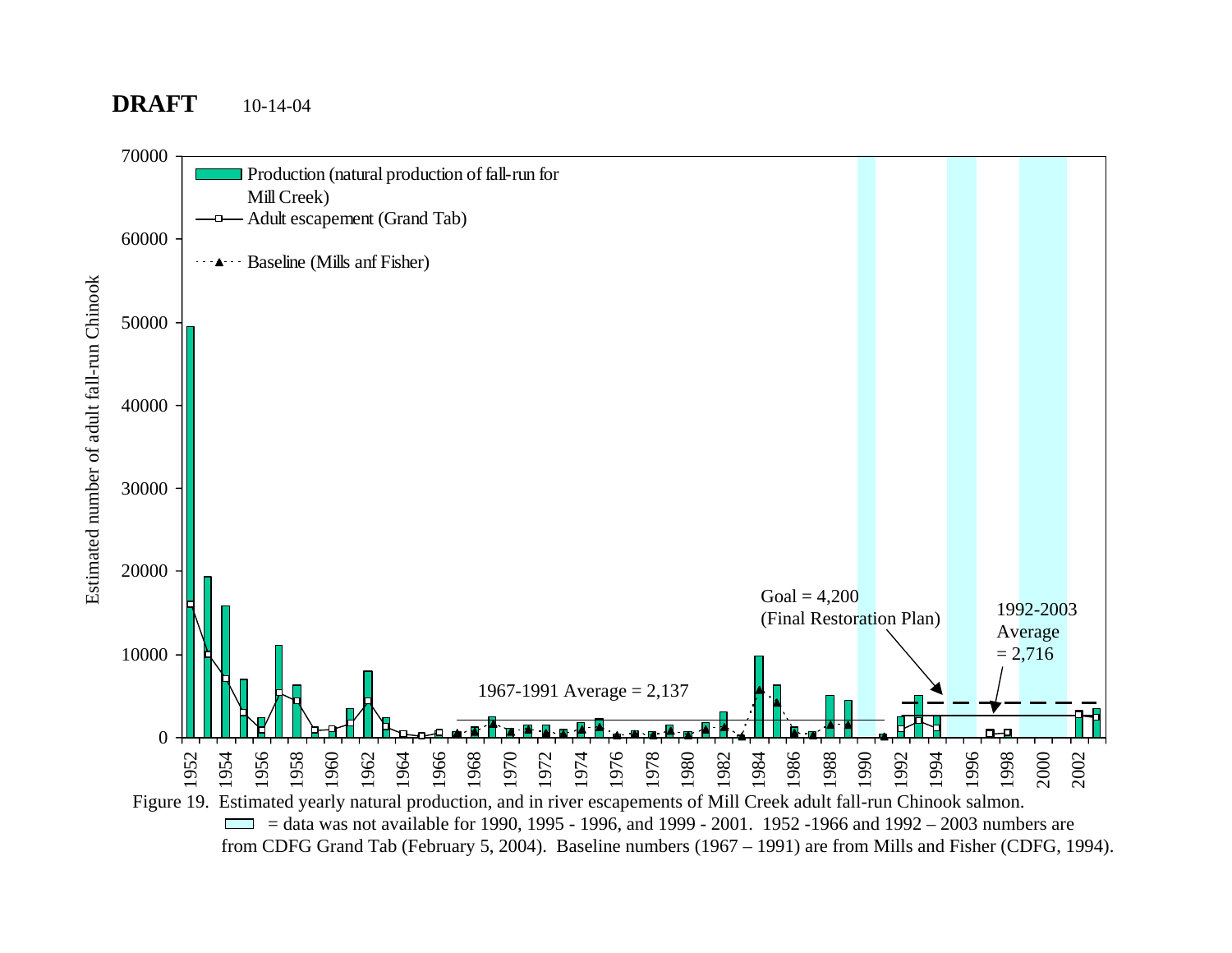

(CDFG, 1994).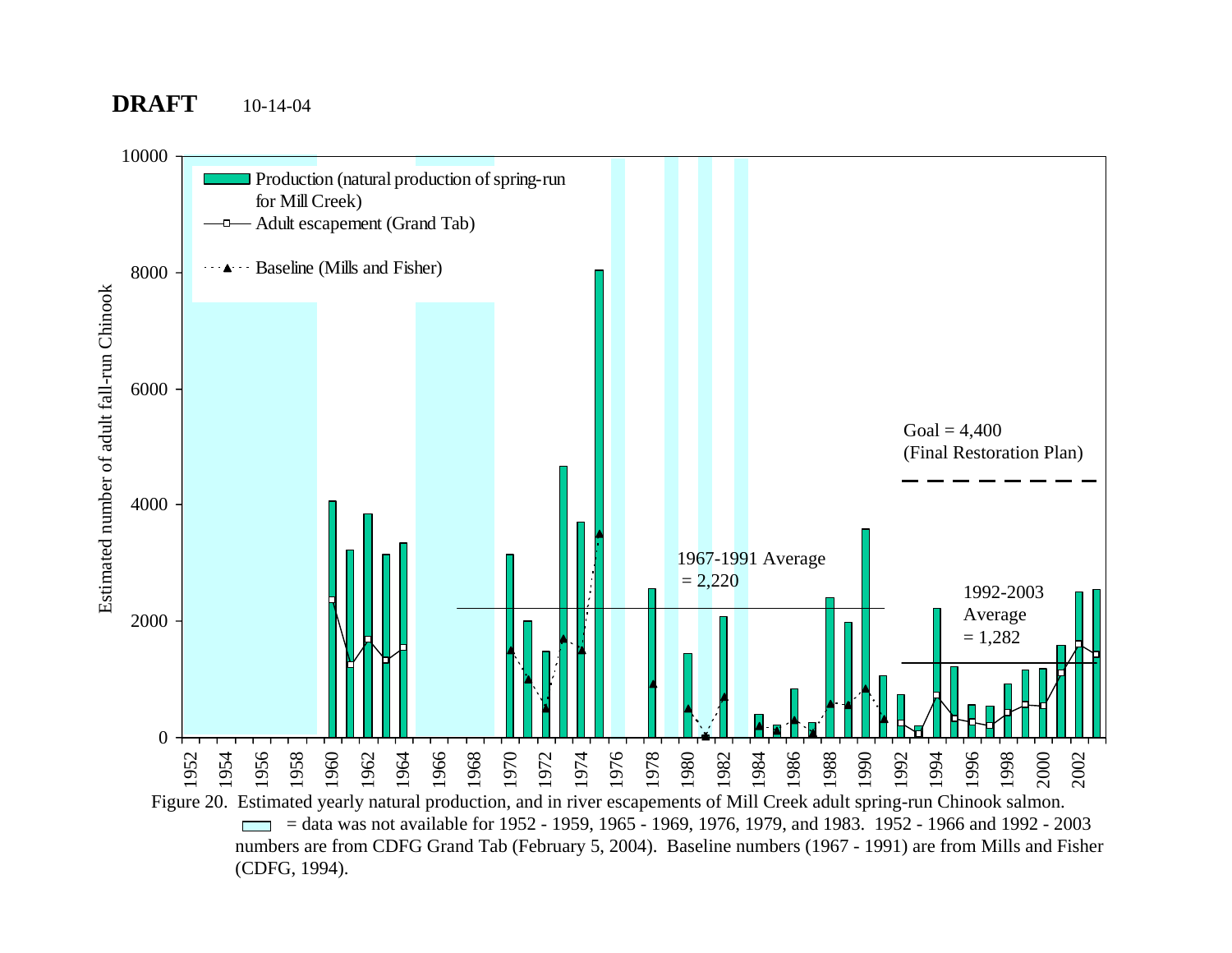

from CDFG Grand Tab (February 5, 2004). Baseline numbers (1967 - 1991) are from Mills and Fisher (CDFG, 1994).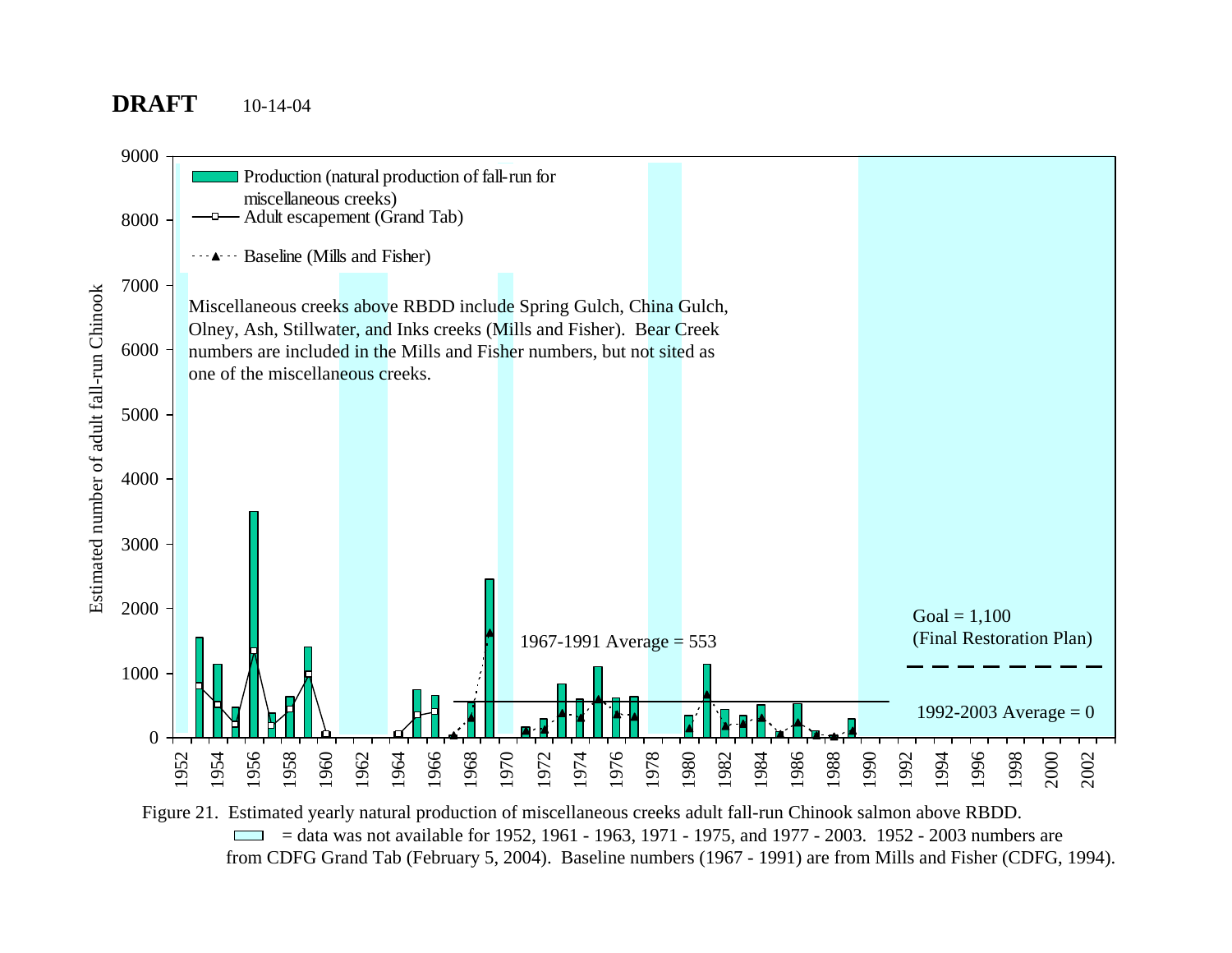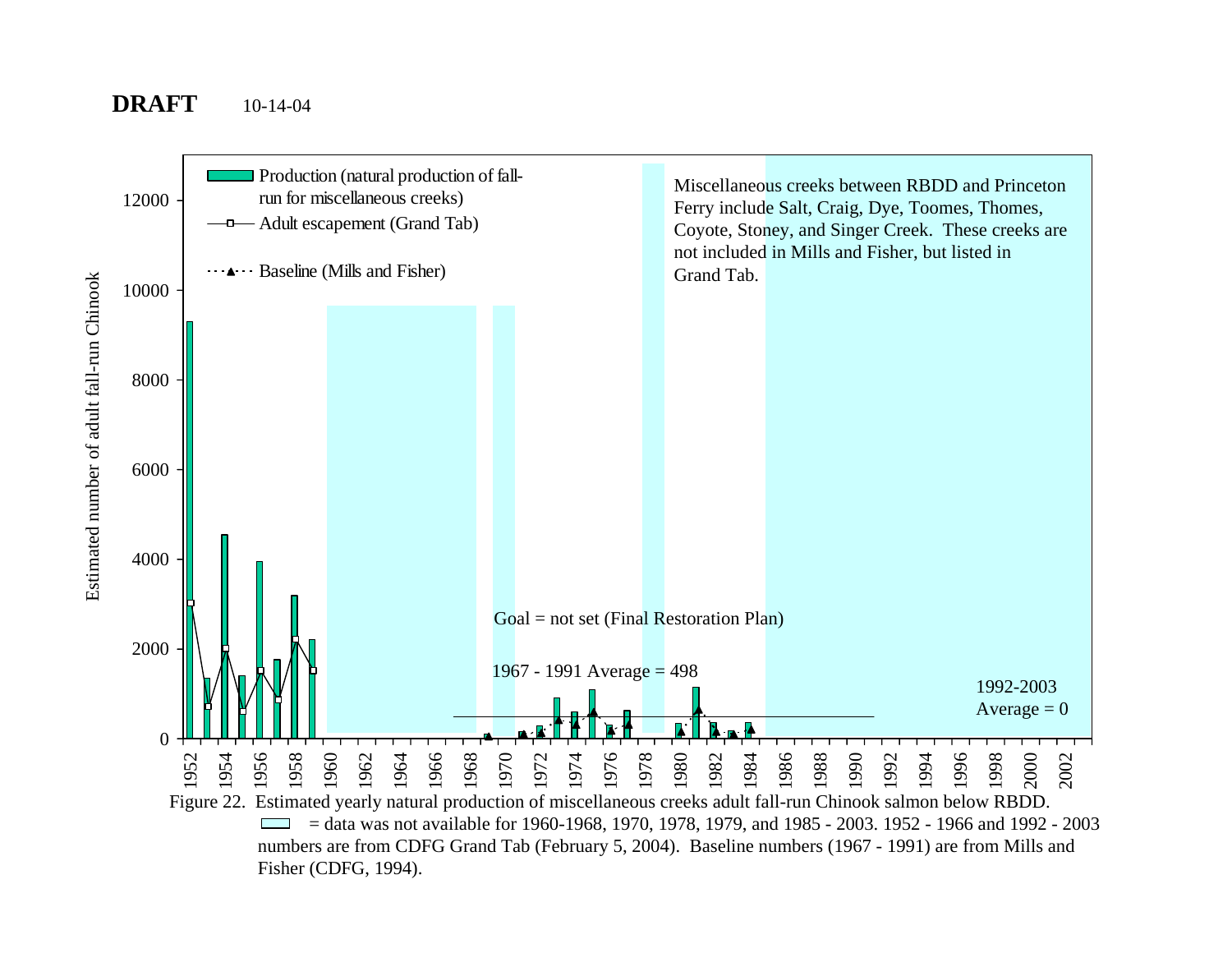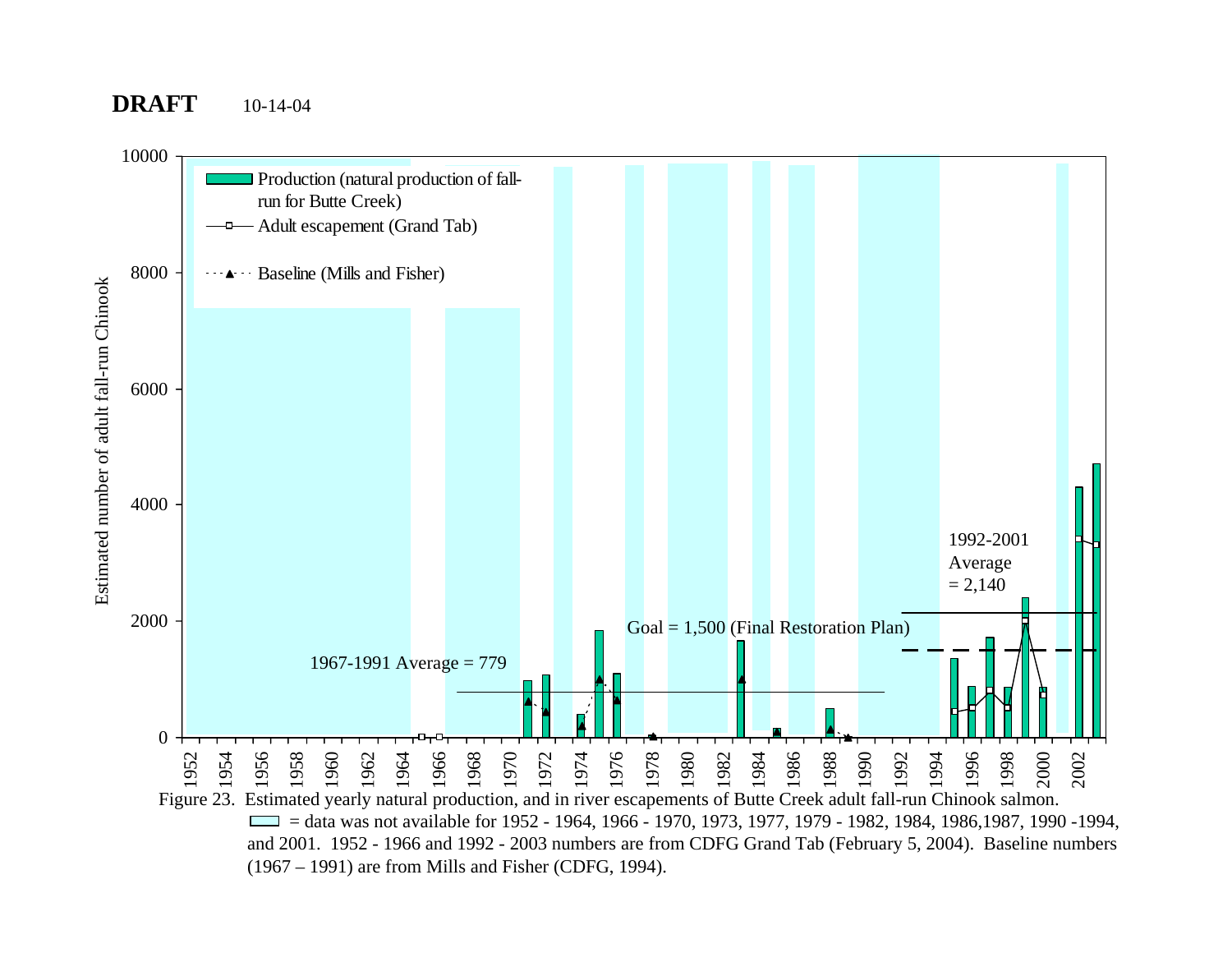

1952- 1966 and 1992 - 2003 numbers are from CDFG Grand Tab (February 5, 2004).  $\Box$  = data was not available for 1952 - 1959, and 1991. Baseline numbers (1967 - 1991) are from Mills and Fisher (CDFG, 1994).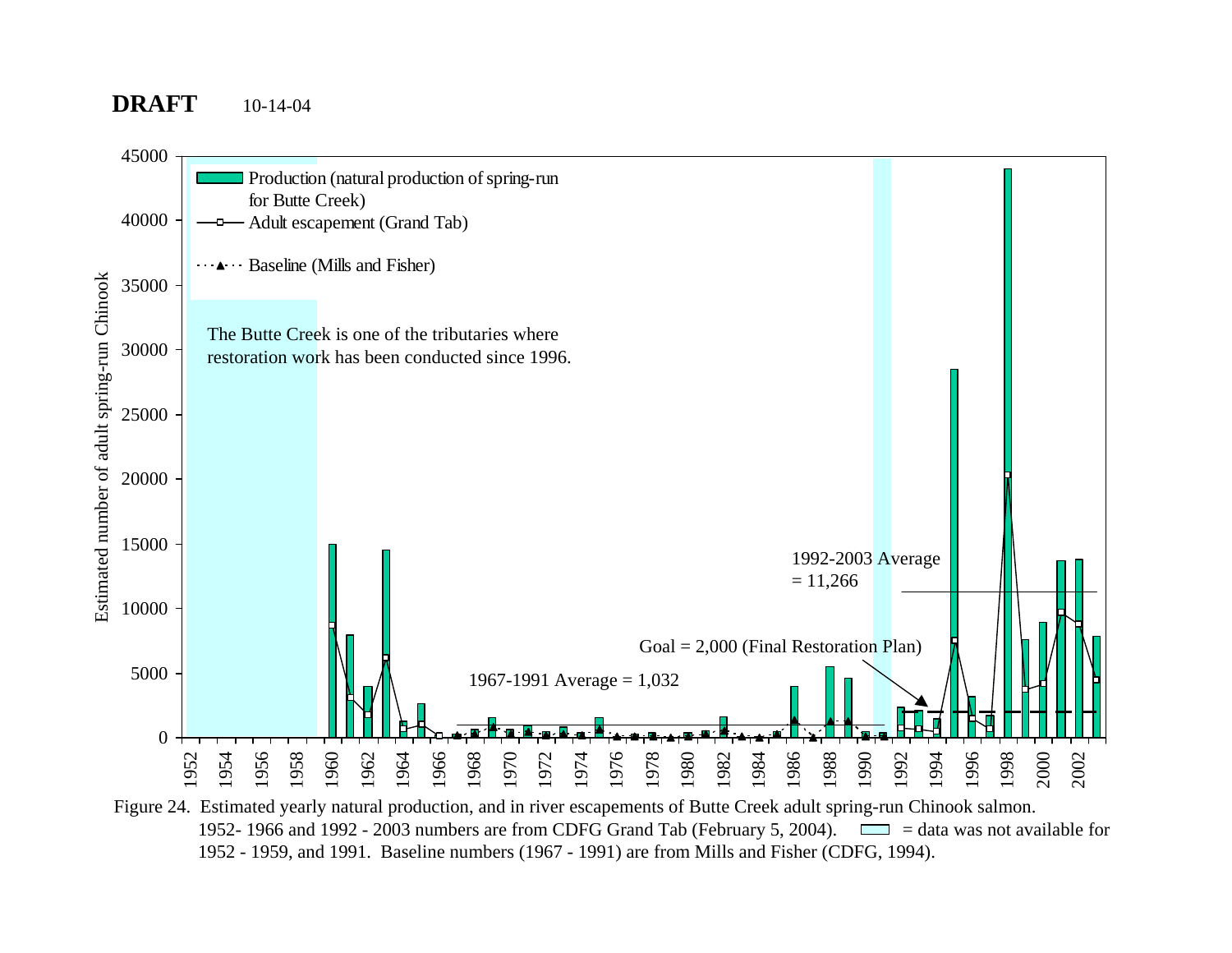

are from CDFG Grand Tab (February 5, 2004). Baseline numbers (1967 - 1991) are from Mills and Fisher (CDFG, 1994).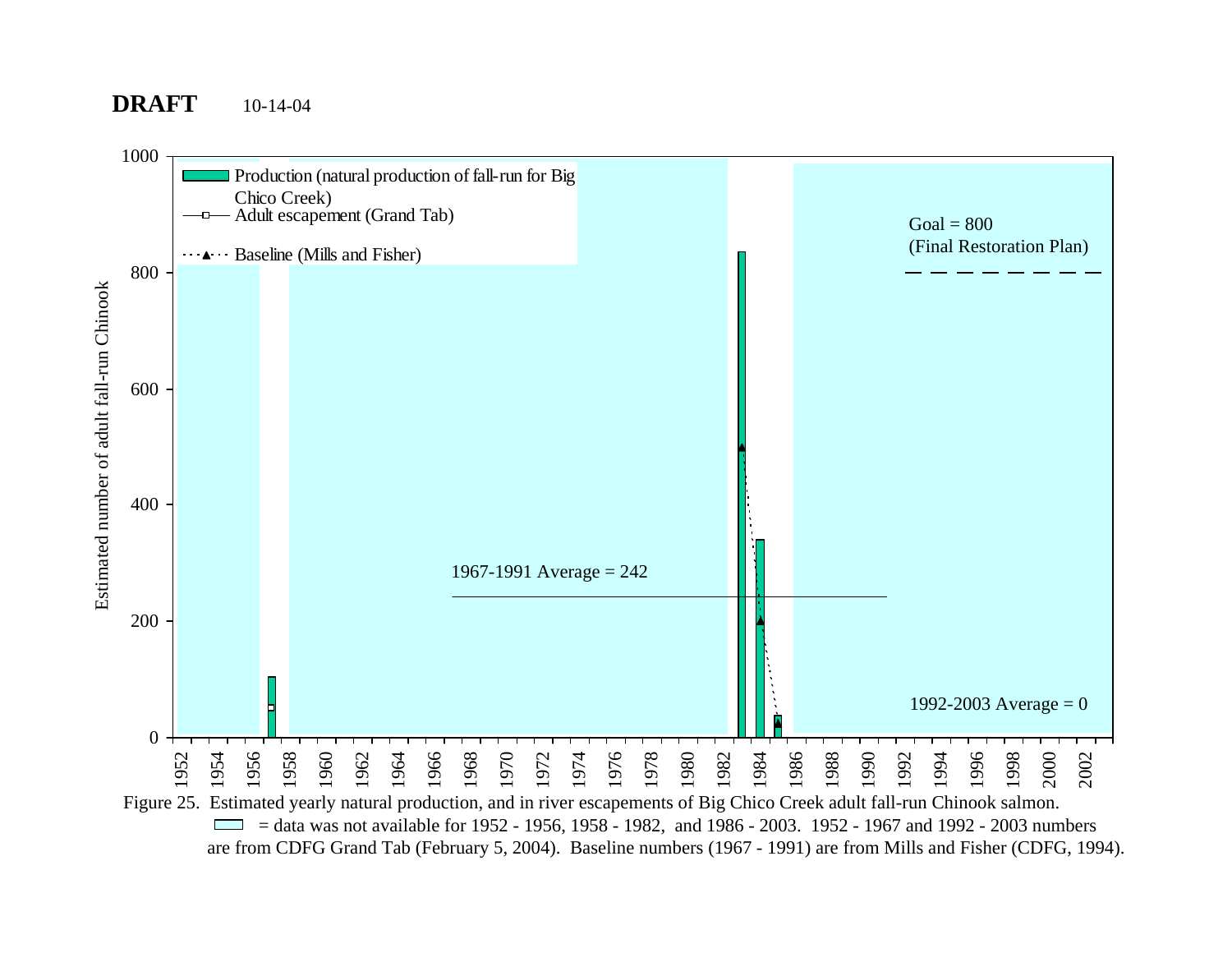

1952 - 2003 numbers are from CDFG Grand Tab (February 5, 2004).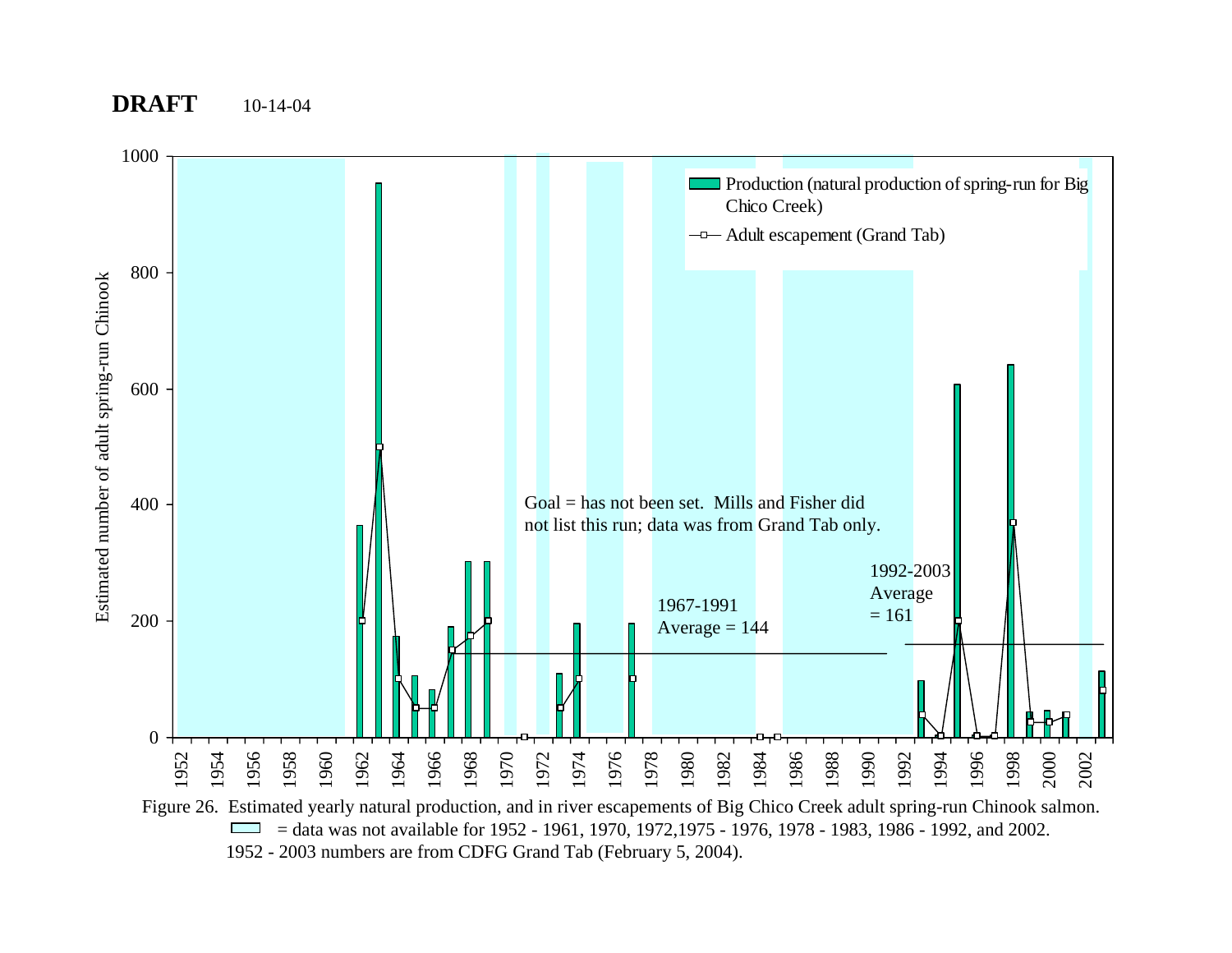

Figure 27. Estimated yearly natural production, and in river escapements of Feather River adult fall-run Chinook salmon. In-river escapements were not available for 1990 and 1998. 1952 - 1966 and 1992 - 2003 numbers are from CDFG Grand Tab (February 5, 2004). Baseline numbers (1967 - 1991) are from Mills and Fisher (CDFG, 1994).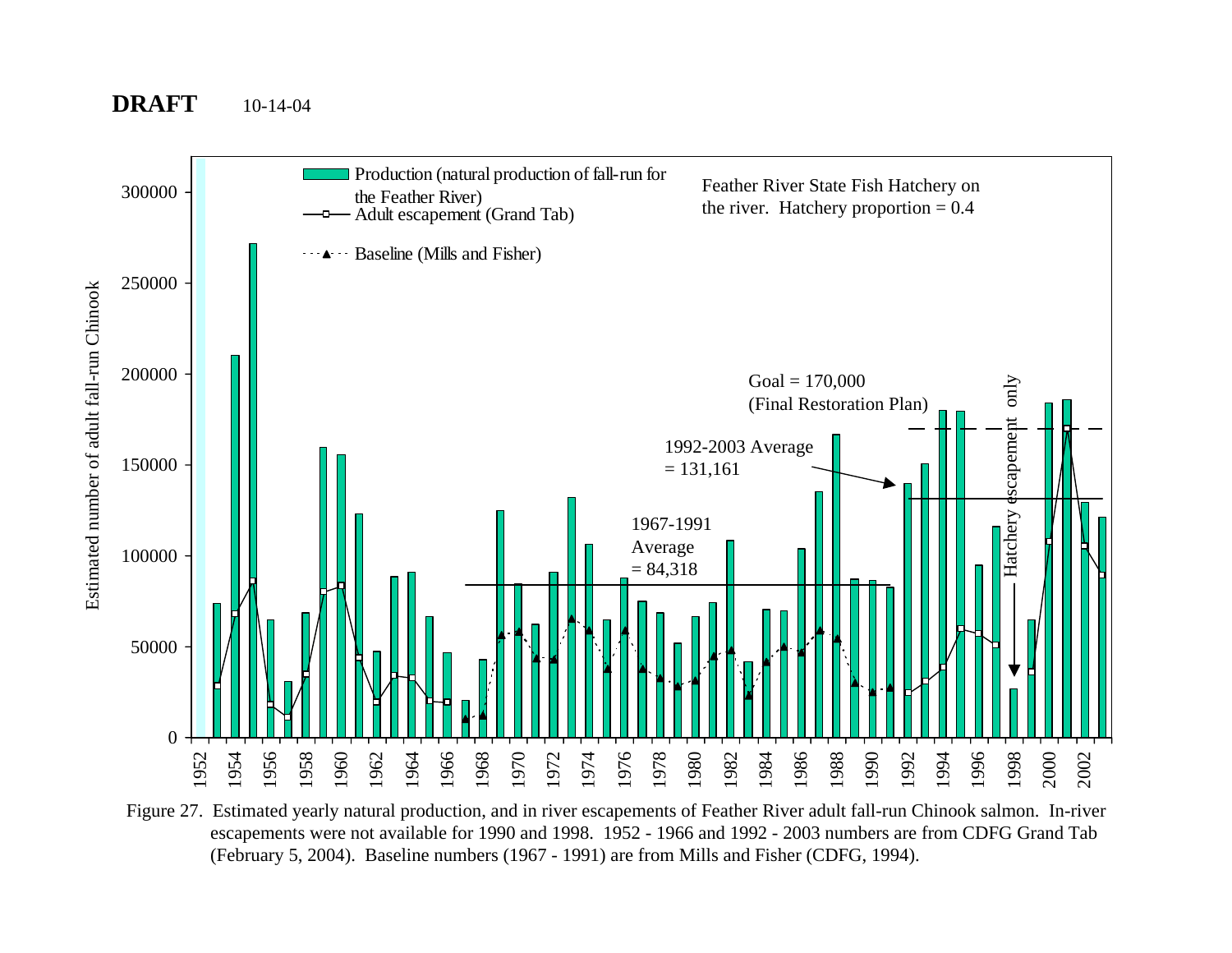

Figure 28. Estimated yearly natural production, and in river escapements of Yuba River adult fall-run Chinook salmon. 1967-1991 baseline numbers are from Mills and Fisher (CDFG, 1994). 1952 - 1966 and 1992-2003 numbers are from CDFG Grand Tab (February 5, 2004).  $\Box$  = data was not available for 1952.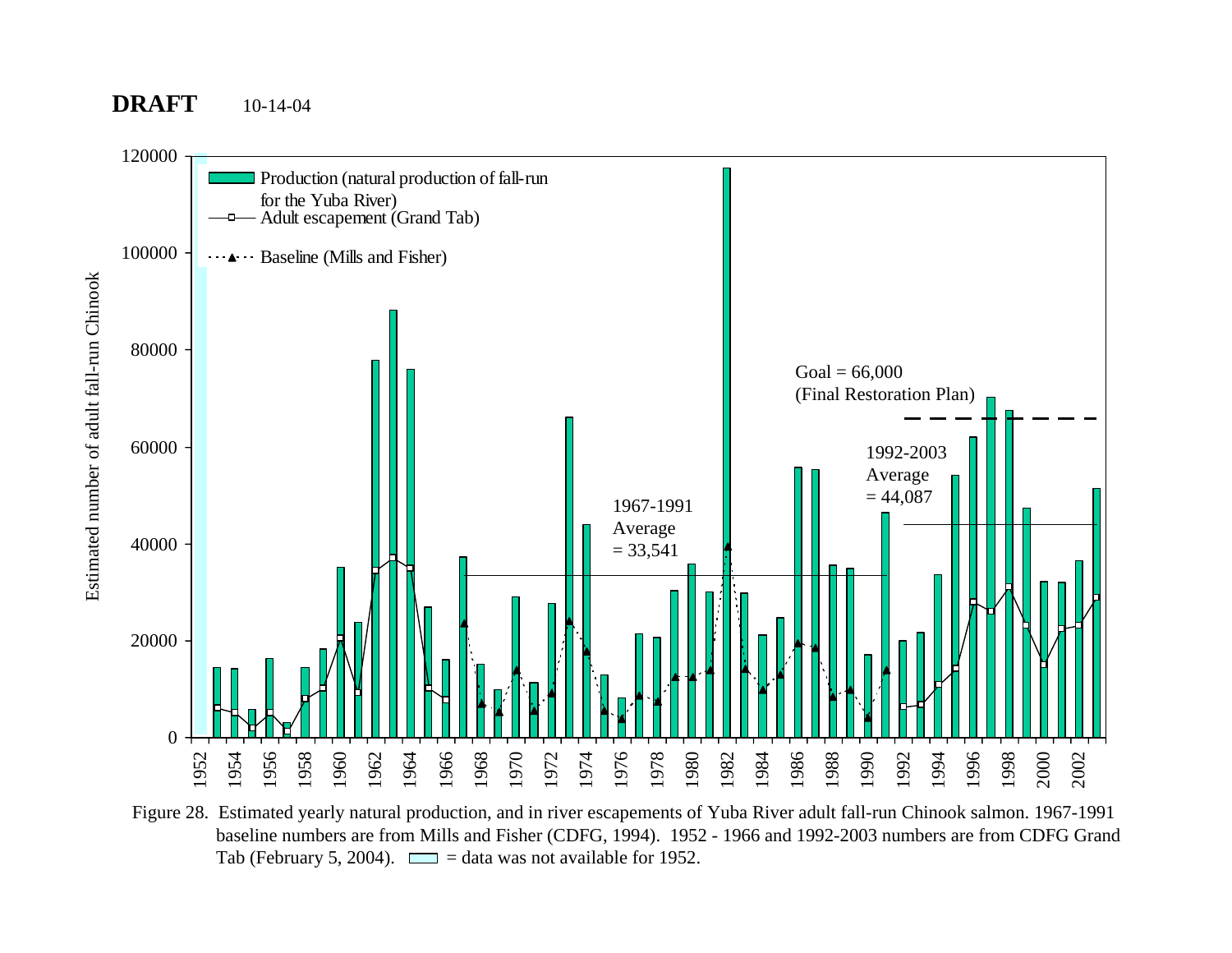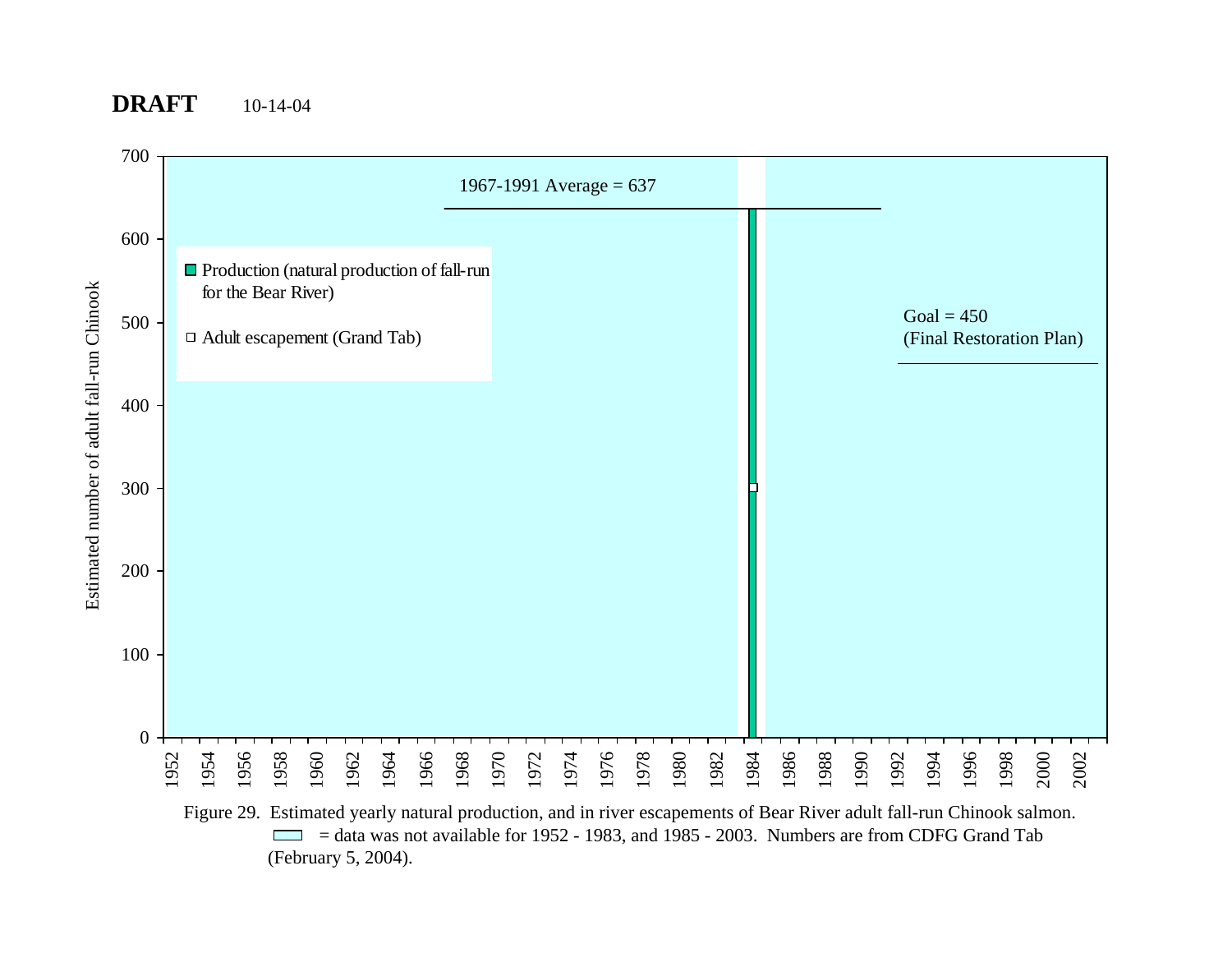

Figure 30. Estimated yearly natural production, and in river escapements of American River adult fall-run Chinook salmon. 1952 - 1966, and 1992 - 2003 numbers are from CDFG Grand Tab (February 5, 2004). Baseline numbers (1967 - 1991) are from Mills and Fisher (CDFG, 1994).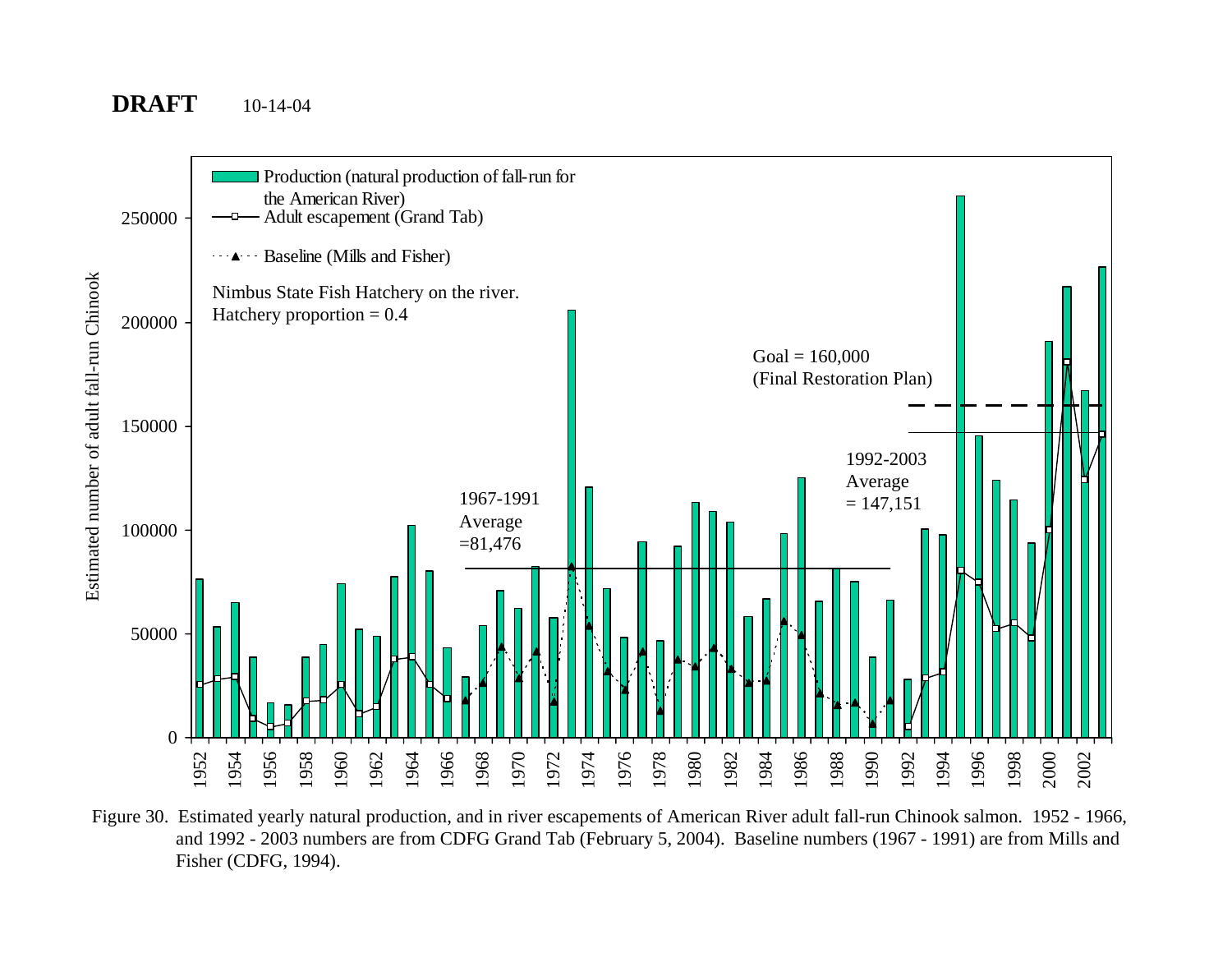

escapement numbers were not available for 2001. 1952 – 1966 and 1992 - 2003 numbers are from CDFG Grand Tab (February 5, 2004). Baseline numbers (1967 - 1991) are from Mills and Fisher (CDFG, 1994).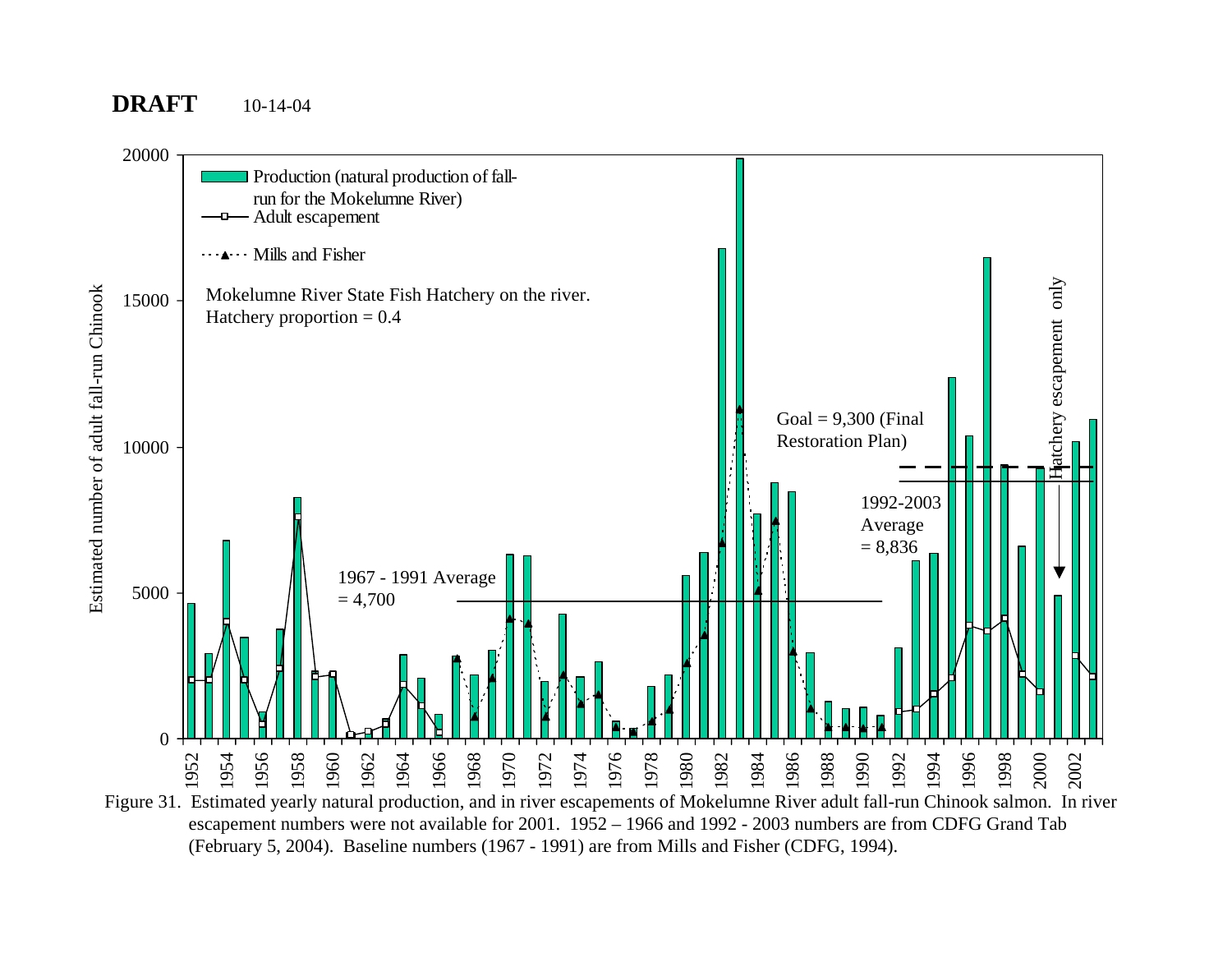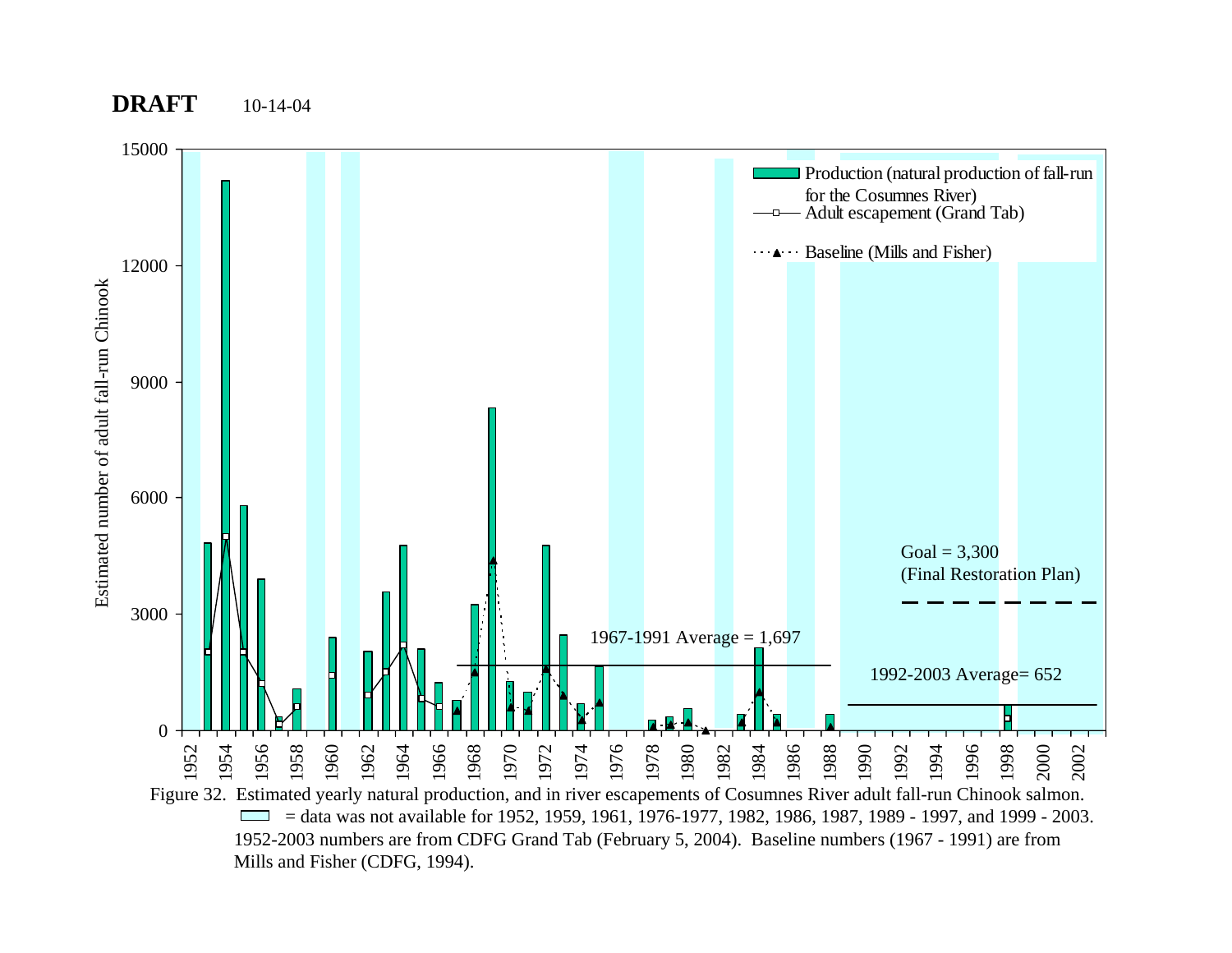

Figure 33. Estimated yearly natural production of Calaveras River adult winter-run Chinook salmon.  $\Box$  = data was not available for 1952 - 1974, 1977, 1979 – 1983, and 1985 - 2003. 1952 - 2003 numbers are from CDFG Grand Tab (February 5, 2004). Baseline numbers from Mills and Fisher (CDFG, 1994) were not available.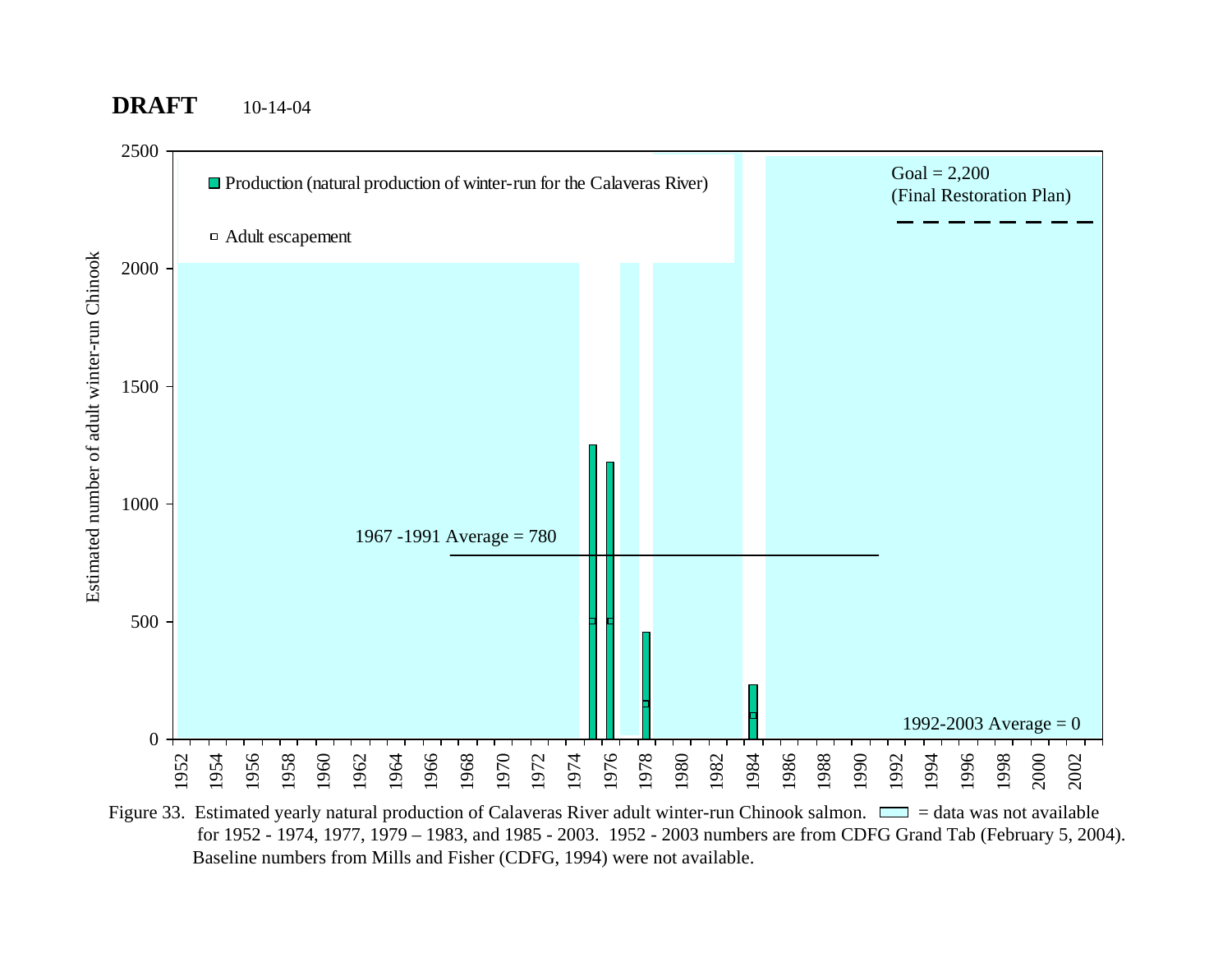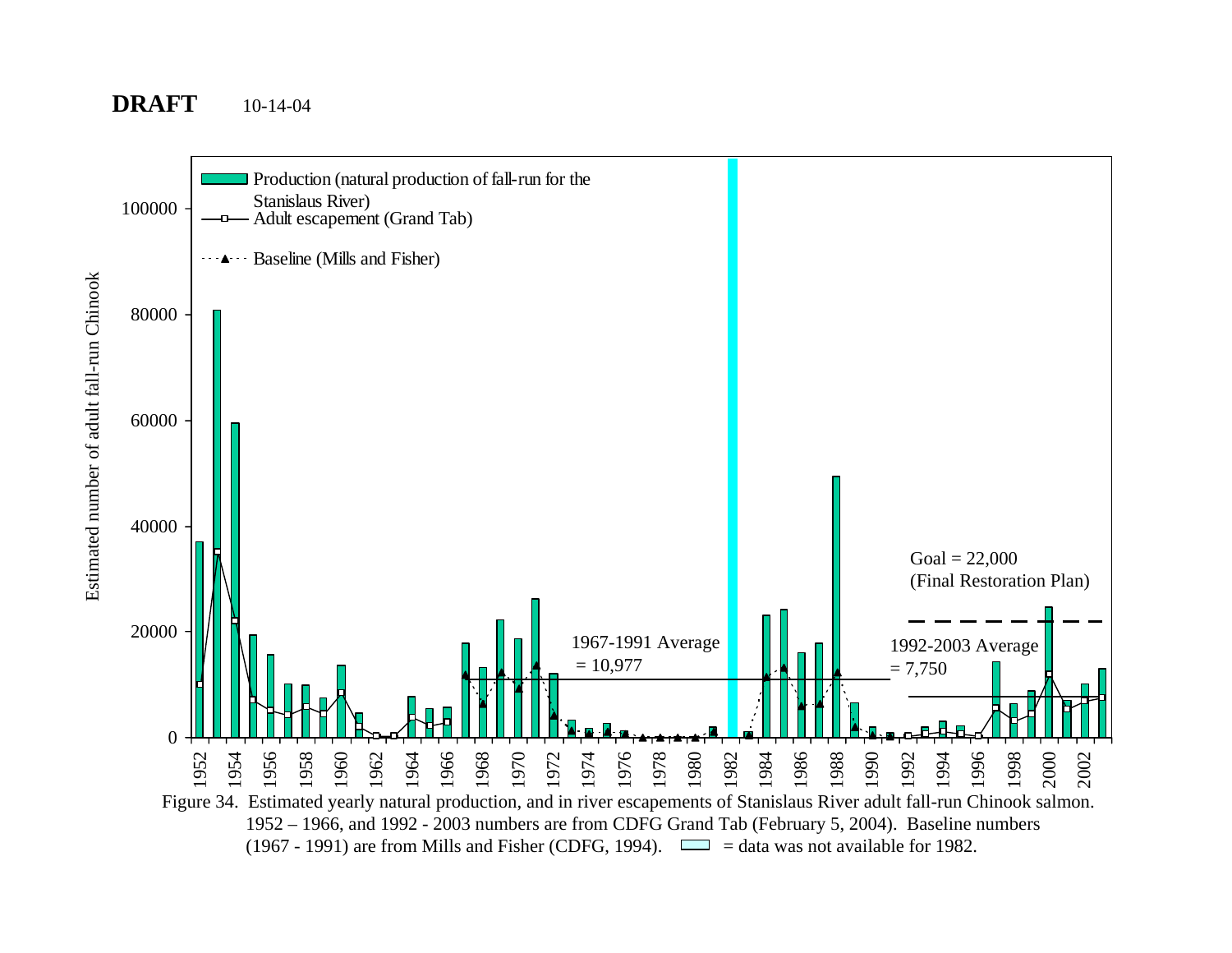

Figure 35. Estimated yearly natural production, and in river escapements of Tuolumne River adult fall-run Chinook salmon. 1952 - 1966, and 1992 - 2003 numbers are from CDFG Grand Tab (February 5, 2004). Baseline numbers (1967 - 1991) are from Mills and Fisher (CDFG, 1994).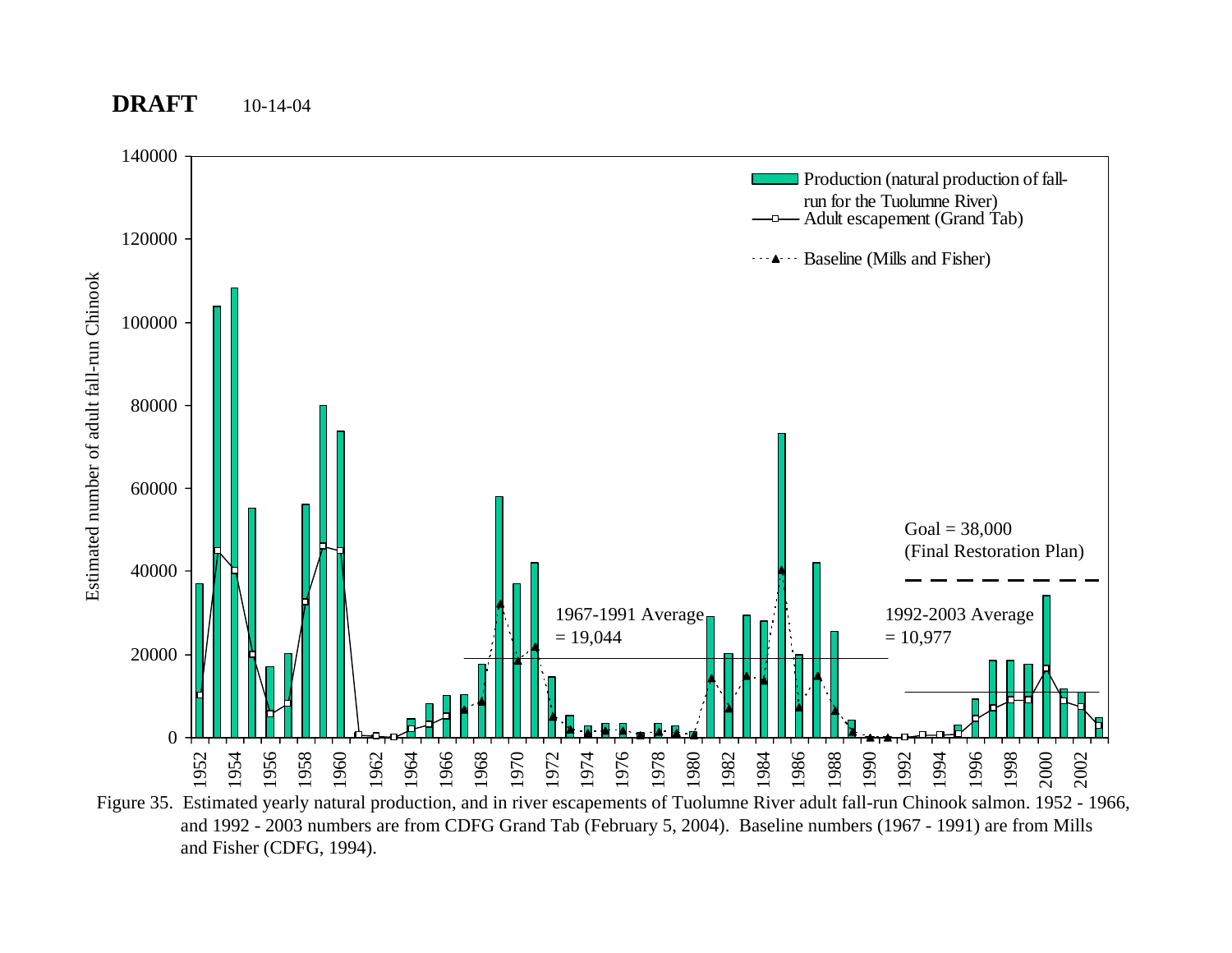

Figure 36. Estimated yearly natural production, and in river escapements of Merced River adult fall-run Chinook salmon. 1952 - 1966, and 1992 - 2003 numbers are from CDFG Grand Tab (February 5, 2004).  $\Box$  = data was not available for 1952 - 1953, and 1955 - 1956. Baseline numbers (1967 - 1991) are from Mills and Fisher (CDFG, 1994).